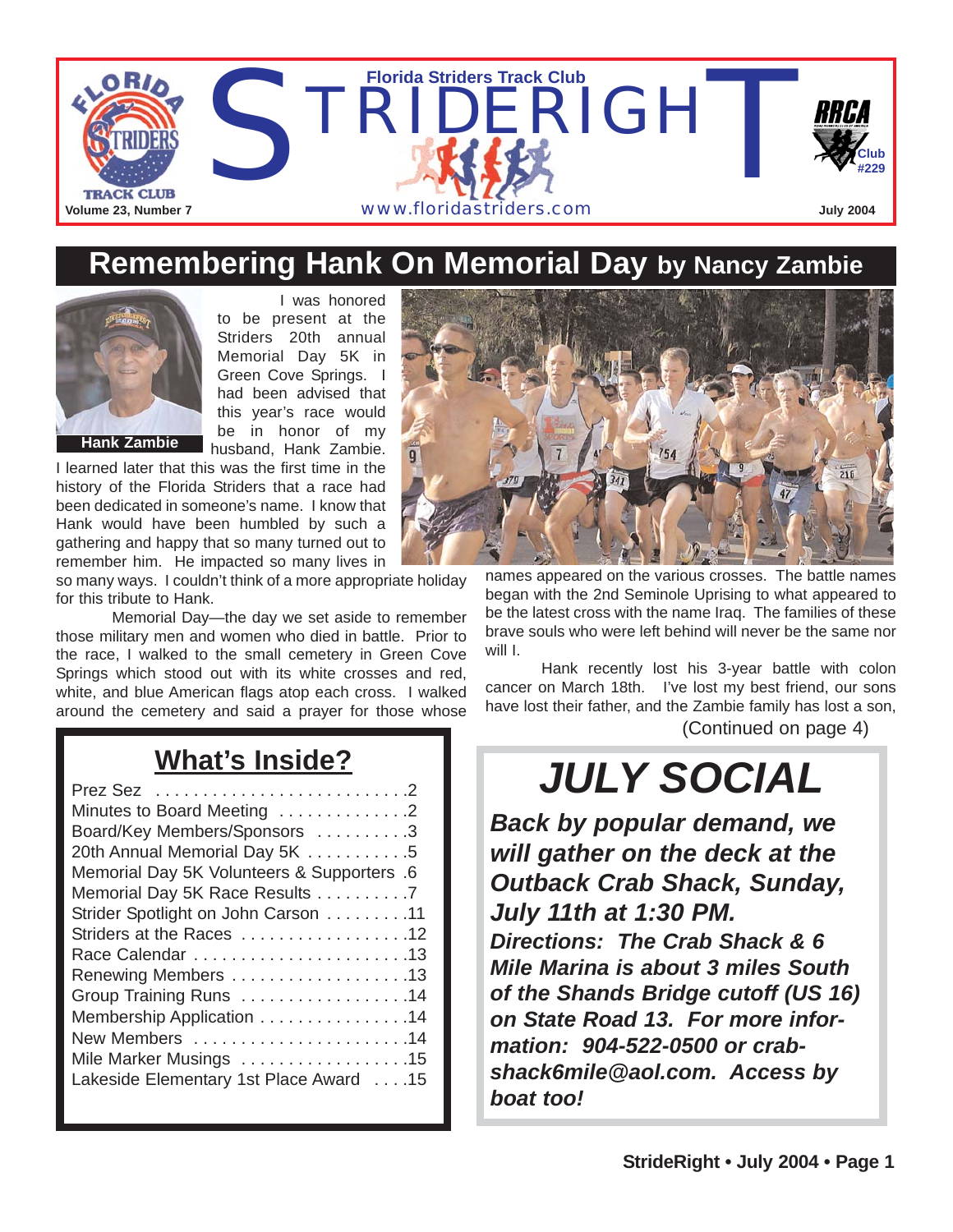# Prez Sez

By Bob Boyd

There is lots to brag about for the Striders! The Memorial Day 5K, which was dedicated to the memory of



long time Strider Hank Zambie, was a big success. Frank Sutman and Lillian Lawless directed a fine event, along with an excellent crew of coordinators, some 70 volunteers, and our generous sponsors. Frank and Lillian provide the details elsewhere in this issue. Special thanks to Nancy Zambie for her poignant cover page article. Frank and Lil also hosted a fine monthly Social/Volunteer party for us all on June 6th. Speaking of fine socials, Tanys Carere, our ever busy Membership Director, found time to host an excellent Strider Social at her home in May. Thank you Tanys.

Then there is the significant accomplishment earned by many a Florida Strider in the recently completed 2003-2004 Jacksonville Grand Prix. Our very own fleet footed John Metzgar took Overall honors in the Grand Prix, which requires both speed and endurance over the fifteen event season. Frank Frazier took fourth place in the Overall division. Rob Glenn does a better job then I with the full story in his monthly Mile Marker Musings column so please read his prose for better details. Let's just say that the Florida Striders are extremely well represented in the Overall and the Age Group Awards in the Jacksonville Grand Prix. Congratulations to each of you for your accomplishments over a long racing season.

The most impressive Strider accomplishment is not the size of their trophies but the size of their hearts. They continue to find ways to support each other, a healthy lifestyle for themselves and their community, as well as give freely of their time to help others. The Striders also manage to usually have considerable fun in the process. You just plain make me proud. Life is good.

#### **Board of Directors' Minutes, 6/8/04**

Bob Boyd called the meeting to order at 7:05 PM. Directors absent: F. Sutman, J. Wilson, K. Wilson, M. Allison, W. Millson.

**Run to the Sun final accounting:** Matt distributed the final accounting from the race. There were a total of 336 finishers and final race profit was \$3,699.38 (proposed profit was \$3,040). The board congratulated Matt and Rebecca on a job well done. There was more spent on the awards but it was offset by an additional \$500 in sponsorship. In answer to a question raised: yes, all sponsors receive a copy of the Strideright.

**Autumn Fitness 5k race budget proposal:** Bobby and Stan distributed the proposed race budget. They will get together with Sherri for sponsor contact information. It was noted that the proposed race profit for both this race and the Run to the Sun did not match the amount that is in the final 2004 club budget.

#### **Minutes/Action items:**

The previous meeting minutes were approved as published in the Strideright.

- Action items:
- Bob will ask Warner to provide the board with a mid-year budget update by the August meeting. In addition, the final budget will be modified to say 'final' vs. 'proposed'.
- JD will check to see when we should pay Uncle Bob's for the storage fee.
- Bob will email the board if he receives additional information regarding hosting the 2005 RRCA convention.

**Treasurer's report/signing authority status:** Bob distributed the treasurer's report in Warner's absence. The final total on the report was incorrect. Rob requested that the board receive a mid-year budget update. A question was asked regarding when we need to pay Uncle Bob's and JD replied that he will look into it. Lil reported that the signing authority status is done. The treasurer's report was filed with the one correction.

cussion about hosting the next RRCA convention, with the help of the<br> **ITC** and St. Augusting running clube: provided the result is cost pour to the club. Since the proposal is due this month Bob will email the board prior to the proposal when he has more information. A motion was made to allow Bob (in conjunction with the JTC and Ancient City) at in a proposal for backsonville to be the site of the<br>tion. The motion was voted on and passed 12.1 2005 RRCA convention. The motion was voted on and passed 13-1. **RRCA convention hosting:** Bob put a proposal to the board for dis-JTC and St. Augustine running clubs; provided the result is cost neutral Road Runners) to put in a proposal for Jacksonville to be the site of the

John Metzgar's registration/packet pickup proposal: The board discussed the possibility of having the Orange Park branch of 1st Place Sports do race registration for a future race at no cost to the club.<br>A profile sports do race the club and in the club of the club of the contribution A motion was made to allow race directors to use itst mace oports in<br>Orange Park on a trial basis for registration/packet pick up (at no cost) Franger and their support of regenerating patter product of the contract of the contract of the state of a future race. The motion was voted on and passed 7-5 with 2 A motion was made to allow race directors to use 1st Place Sports in abstentions.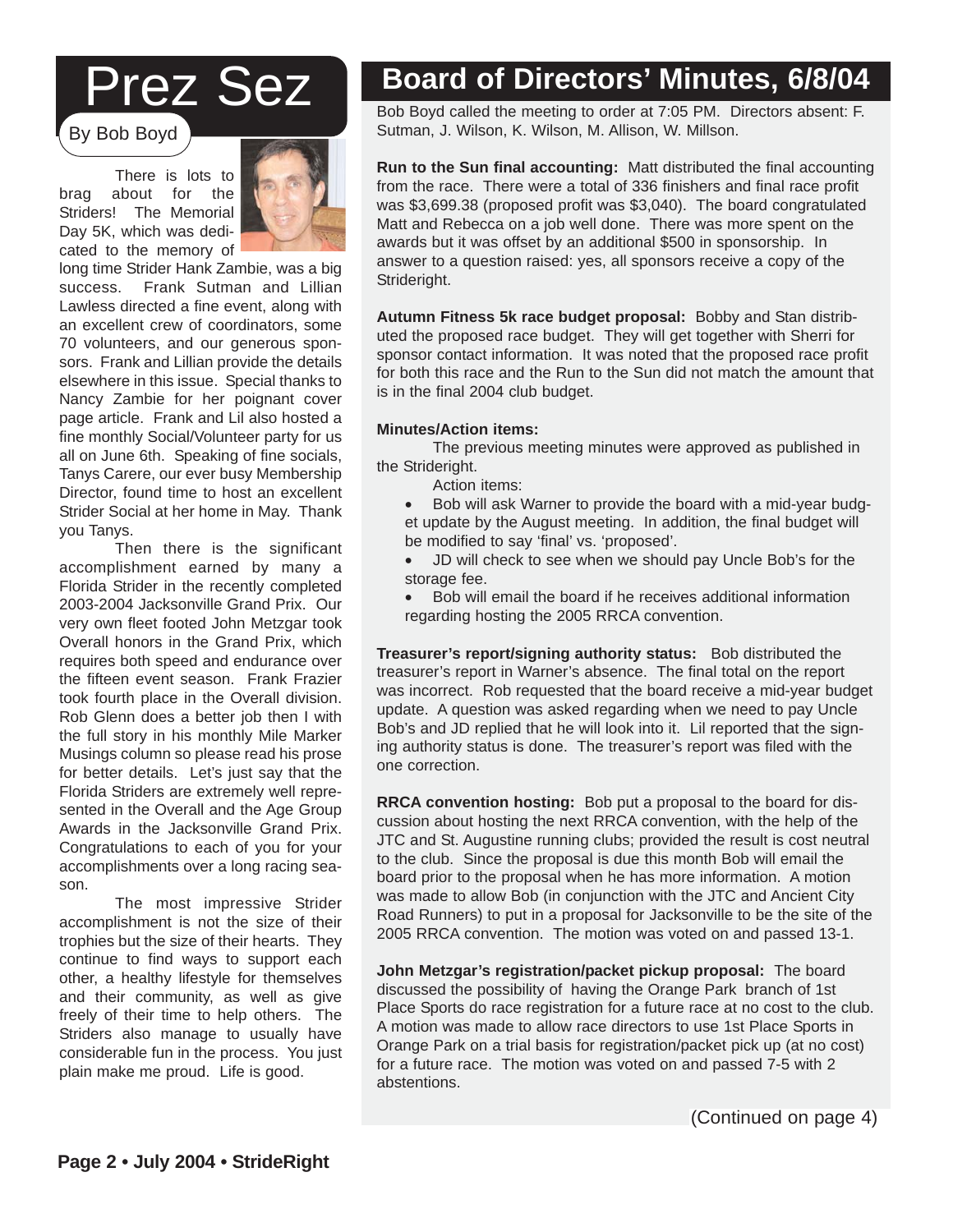



The Florida Striders Track Club is incorporated as a non-profit organization under the laws of Florida and is granted federal tax exempt 501(c)3 status under the blanket exemption of the RRCA ID#74-2194707. Strideright is published monthly at P.O. Box 413, Orange Park, Florida. Non-profit Organization Bulk Rate postage is paid at Orange Park, Florida.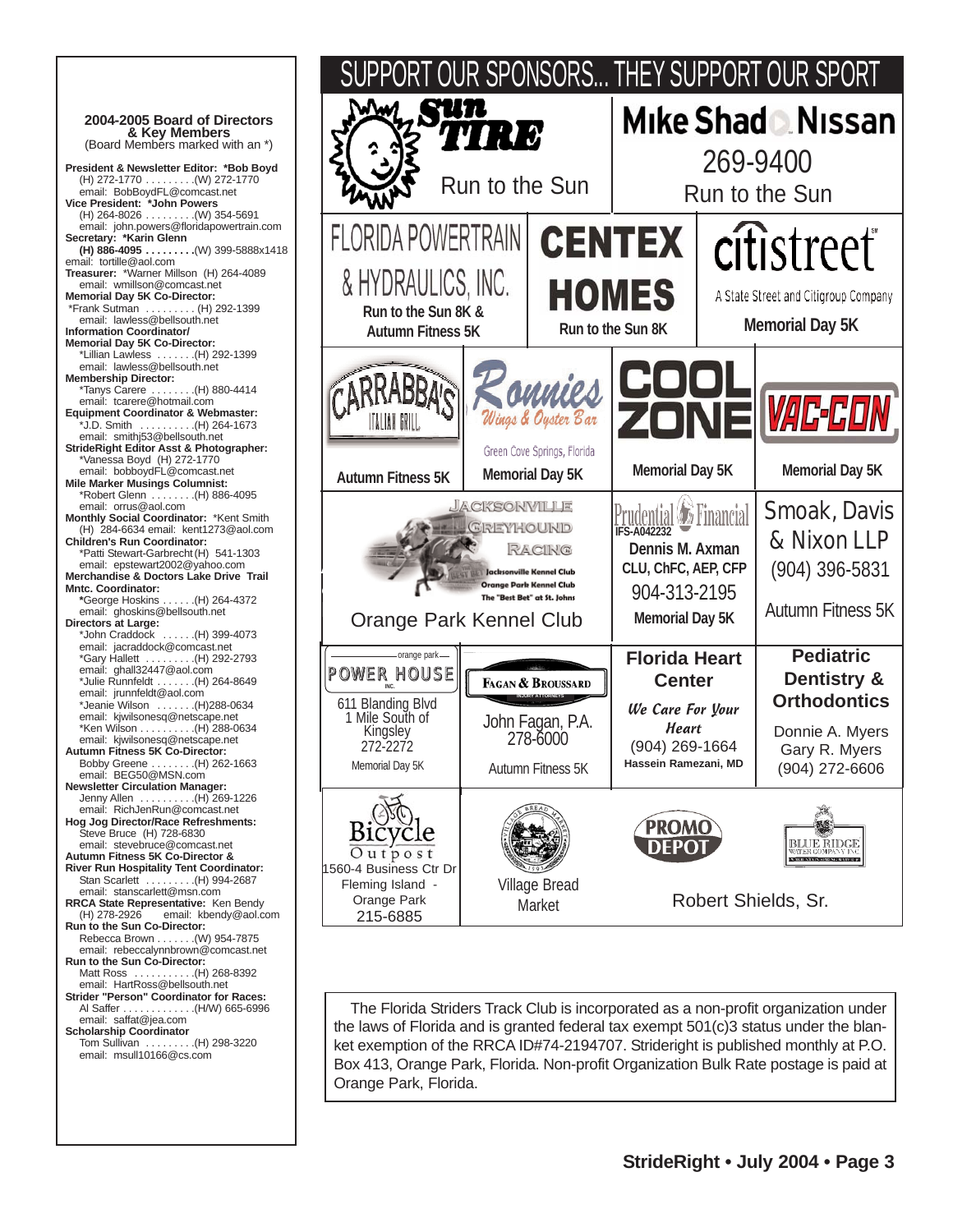#### **Board Minutes of 5/11/2004 (continued from page 2)**

**Race committee report:** Lil reported that the Memorial Day 5k was a success and she has received positive feedback on how the race went. There were 467 total finishers and 157 day of race registrations. The final invoices have not been received yet. The final accounting will be distributed at next month's meeting. The board congratulated her (and Frank) for another race well done.

**Renewing member newsletter format survey:** Tanys distributed a summary of the survey results. Of the people who made changes on how they receive the newsletter, 2 changed from paper only to both paper and email, and 1 changed from email to paper. Rob suggested that members with multiple year memberships be listed on the 'new and renewing members' section of the Strideright.

#### **Open Forum:**

Marie Allison resigned as a board member due to work schedule conflicts.

Kent reported that the next social is July 11th at the Outback Crab Shack and Warner will host the August social. Kent is still looking into possibilities for speakers at the next quarterly dinner. Two possibilities are Todd Williams and Jay Birmingham.

George brought some extra t-shirts for sale.

The meeting was adjourned at 8:43 PM. Next month's meeting will be on Tuesday, July 13th at the OP Cancer center, 2161 Kingsley Ave.

Respectfully submitted, Karin Glenn

#### **Remembering Hank (continued from Page 1)**

sibling, uncle. How does one cope with such a tremendous personal loss? For me, I depend on memories. They weren't all good memories—just like life—there were highs and lows. Fortunately, there were many more highs and so I try to remember those.

Hank had a wonderful laugh, an infectious smile, a heart of gold. He loved flying, restoring Corvettes and riding his Harley-Davidson. He loved running with his Strider friends on Sunday mornings and, when he could no longer run; he would join them and walk or just meet them for breakfast. When he no longer had the stamina to walk or run, he supported the Striders by volunteering his help at various races.

Hank never gave up hope as he battled his cancer and I thought that if anyone could beat this hideous disease, he would. He always maintained a positive attitude and his determination to beat his cancer never wavered. He participated in two clinical trials once the standard treatments no longer worked, hoping his participation would help find a cure. He contacted his

friends and encouraged them to have a colonoscopy and celebrated with those friends when they called to say that everything went okay. He wanted to save everyone from having to go through the same ordeal.

He was such a positive example for all of us and will be missed by everyone. He cherished each and every day and would want us to remember him running on Doctor's Lake Drive, hoisting a beer at a Strider gathering, driving his '57 Vette, or zooming around on his Harley. So, on this Memorial Day and those to come, I plan to remember all those who fought so bravely—whether the field of battle was in a cockpit, on foreign soil, or from a hospital bed. To me, each and every one was a hero and will always have a special place in my heart.

Thank you, Lillian and Frank, for your time and dedication in organizing this event as well as those who volunteered their time and talent in making this Memorial Day 5K a very special memory for the Zambie family. God bless you!



**Page 4 • July 2004 • StrideRight**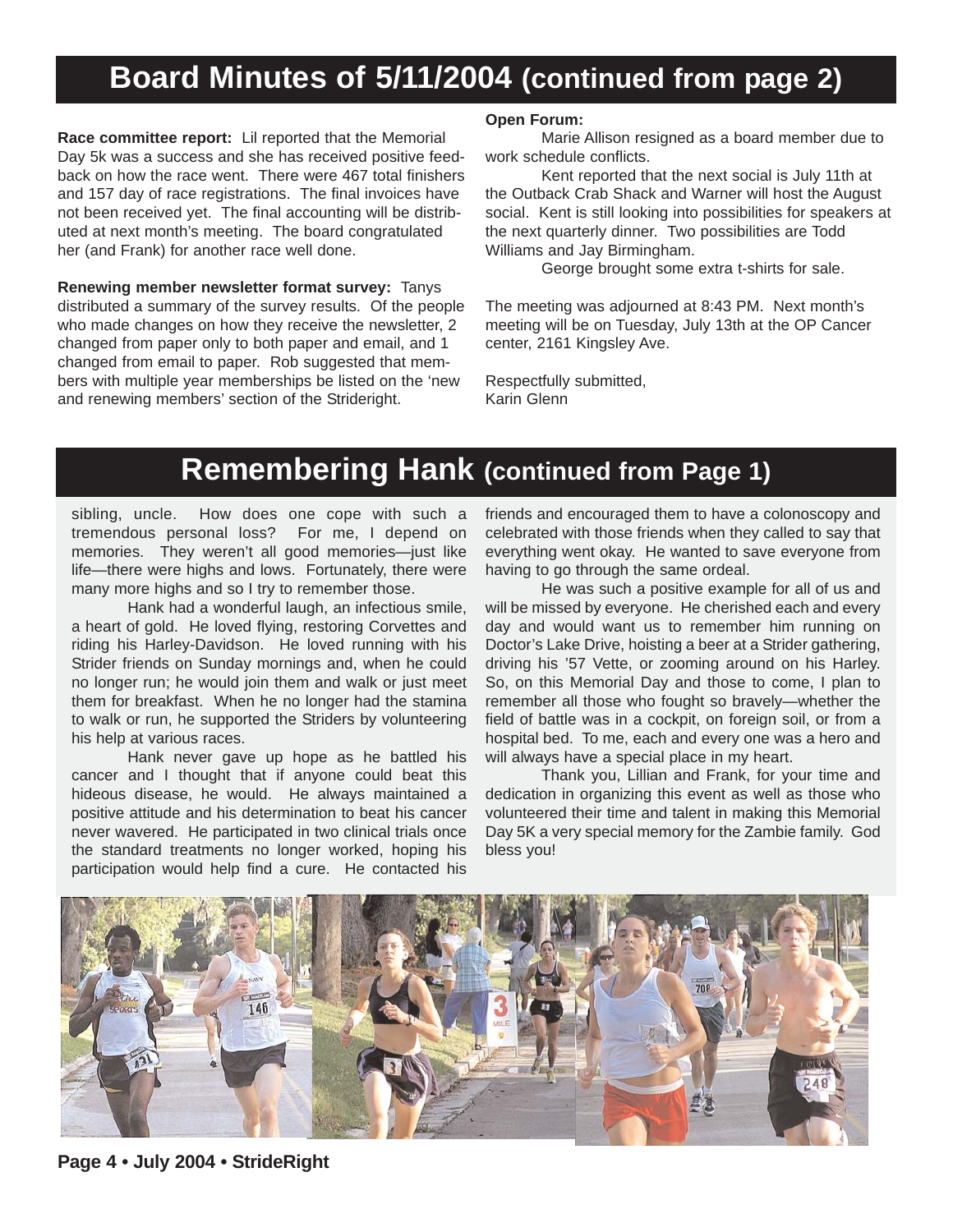#### **The 20th Annual Memorial Day 5K by Frank Sutman and Lillian Lawless**



Our 20th annual Memorial Day race was held in Green Cove Springs on May 31, 2004. The race started as the ShipShape 5000 in 1985, with Frank Frazier as race director. A lot has changed in the past 19 years! This

year, we dedicated the race to longtime Strider and race volunteer Hank Zambie. It was fitting to dedicate this race to Hank on Memorial Day, as he was a naval aviator and avid race volunteer. We hope you will enjoy reading the accompanying article by Hank's widow, Nancy. This should allow those of you who didn't know Hank to get a glimpse of a fine man. We want to thank Nancy and her family for their support and participation in our race this year. It was a very special race for all of us!

We were thrilled to have 528 registrants and 467 finishers in the 5K. Participation was significantly greater than last year's event even though the weather was quite warm. We also had 57 children receive finisher medals in the free One-Mile Fun Run. It was great to see so many smiling faces as they crossed the finish line and received their finishers' award. The race would not have happened without the hard work of 70 volunteers. Yes, it takes many people to put on a great event! We sincerely appreciate all their efforts. A special thank you to Matt Ross for cooking all those yummy turkeys for the volunteer appreciation party!

Last, but certainly not least, we want to recognize

and thank our financial sponsors. Our races and club would likely not exist without the financial support of companies like these. Please remember and provide business to them when you can! CitiStreet is back with us for a second year. They provide outsourced human resource services to other companies. We were pleased to have a number of CitiStreet employees participating in the race. Thanks to Bill Dunn for making CitiStreet sponsorship a continuing reality! Dennis Axman – Prudential Financial Services has been a longtime supporter of the Striders. We appreciate Denny's ongoing commitment to the running community. Orange Park Powerhouse has also supported the race for a number of years. Think of them next time you need new John Deere lawn and garden equipment or repairs. Remember—-nothing runs like a John Deere!

We had three new sponsors this year. Ronnie's Wings and Oysters is a great restaurant, which is located right next to our starting line in Green Cove Springs. Stop in and visit Ronnie Munsey for some fine food and drink next time you feel like taking a little road trip. Vac-Con supplies those big industrial-vacuuming trucks you see around town. Cool Zone supplies the type of misting fans you see on the sidelines at Jaguars games. The club is indebted to John Powers for developing sponsorship opportunities with these three new sponsors. Finally, our old friend Robert Shields continues to support the race with a generous donation every year. Thank you all! Please plan on coming back to Green Cove Springs on May 30, 2005!

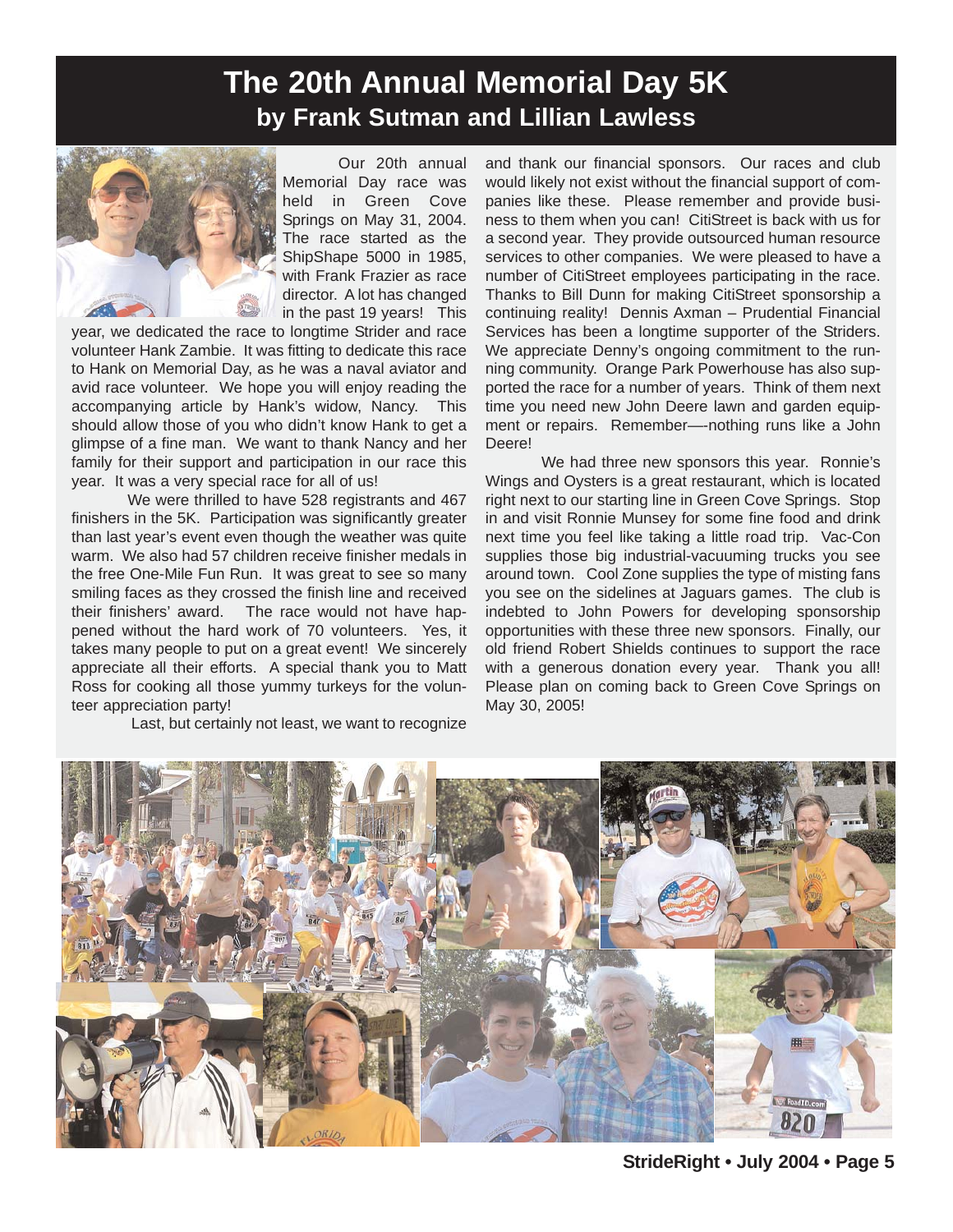## **Memorial Day 5K Volunteers & Race Supporters**

Darien Andreu Judy Bartlett Wayne Bartlett Kate Bouvatte Bob Boyd Roberta Boyd Vanessa Boyd Steve Bruce Jan Buzzell Logan Buzzell Lou Carter Christine Chmielewski Rebecca Collins Chris Comber Patty Czarnecki Frank Frazier Janice Fugate JD Garbrecht Karin Glenn Susan Gostage Bradley Hardie Tracie Hardie Tess Hart-Ross Jack Hayes Shirley Henkel Thom Henkel John Hirsch George Hoskins Trish Kabus Deb Kennedy Michelle Krueger Lillian Lawless Peg Lawson Courtney Little Mike Marino Dave McAnany Mike Milek Sue Miller Lou Millson Warner Millson

Kathy Murray Jeff Nelson Maria Padin Rick Powell John Powers Nancy Pullo Pat Raiford Matt Ross Julie Runnfeldt Ed Schmidt Jeanette Schmidt JD Smith Kent Smith Stan Smith Paul Smyth Regina Sooey Patti Stewart-Garbrecht Frank Sutman John TenBroeck Rick Townsend Rosalyn Townsend Anthony Trupiano Brianna Trupiano Sally Trupiano Fletcher Turner Holly Turner Anne Weaver Danny Weaver Sherry Womack Nancy Zambie

**Citistreet-A State Street and Citigroup Company** Bill Dunn Andrew Marsh

**Prudential Financial** Dennis Axman Kathy Hudson

**Orange Park Power House, Inc.** Sondra Lange Roger Lange

**Vac-Con** Tom Armstrong

**Cool Zone** Jim Hampton

**Ronnies Wings & Oysters** Ronnie Munsey

**Robert Shields, Sr.**

**City of Green Cove Springs** Karen Ingle Chief Gail Russell

**Clay County Officials** Lt. Cowan Captain Parrish Lt. Bernita Bush

**ChampionChip Race Timing - 1st Place Sports** Doug Alred Jane Alred Anthony Garrett

**Clay County Line - The Florida Times-Union** Stephen Kindland

**DecoPlaques** Stewart Daniel

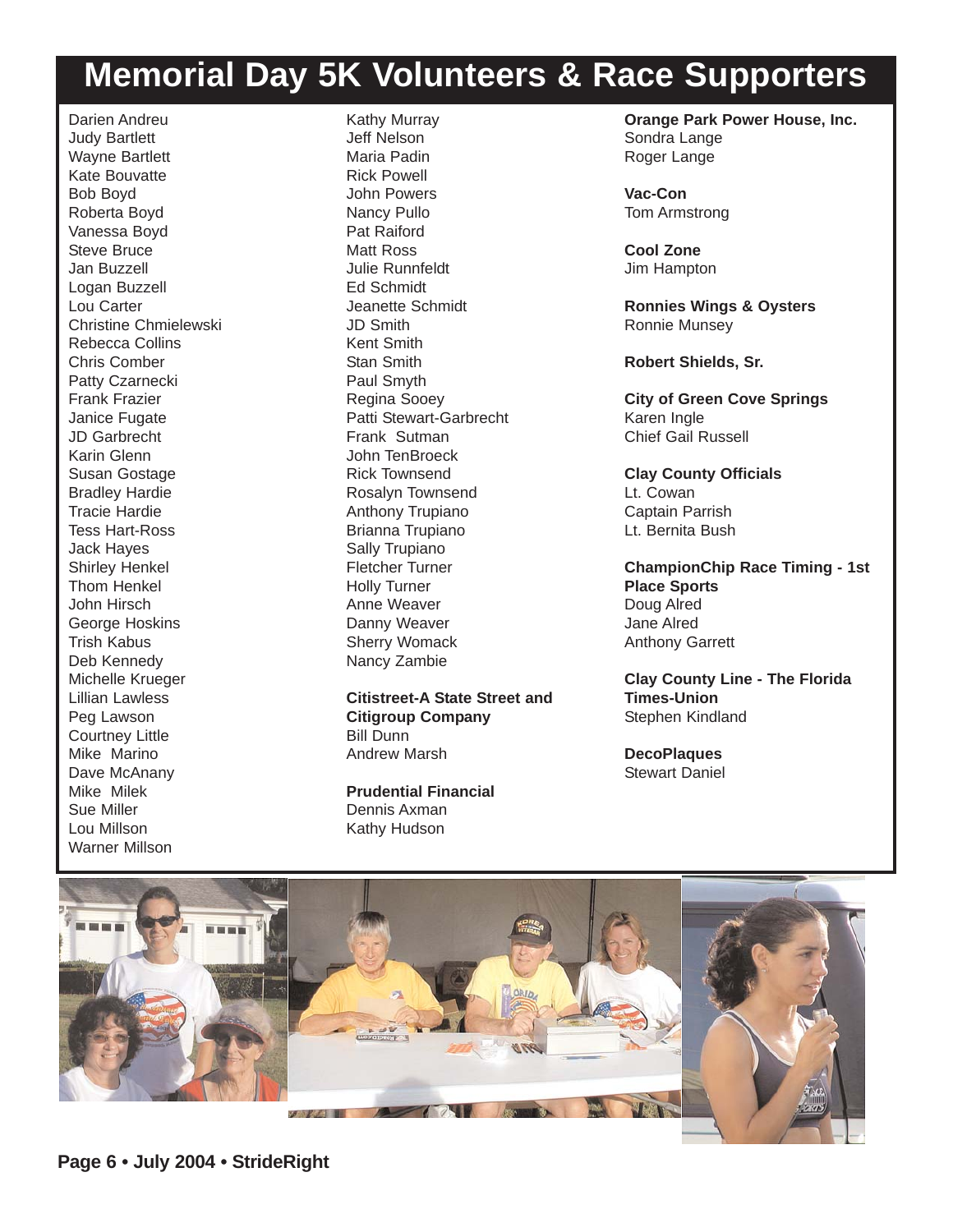| $Q'$ all<br><b>Place</b><br><b>Open Men</b> | <b>Class</b><br><b>Place</b> | <b>Finisher, Age</b>                         | <b>Time</b>    | <b>Pace</b>  | $Q'$ all<br><b>Place</b><br>56 | <b>Class</b><br><b>Place</b><br>10 | Finisher, Age<br>Mark Beebe, 15             | <b>Time</b><br>21:13 | Pace<br>6:49 |
|---------------------------------------------|------------------------------|----------------------------------------------|----------------|--------------|--------------------------------|------------------------------------|---------------------------------------------|----------------------|--------------|
| 1                                           | 1                            | Zepherinus Joseph, 28                        | 15:35          | 5:00         | 58                             | 11                                 | Andy Bradfield, 17                          | 21:26                | 6:53         |
| 2                                           | 2                            | John Metzgar, 41                             | 15:38          | 5:01         | 63                             | 12                                 | Matthew Acheson, 15                         | 21:50                | 7:01         |
| 3                                           | 3                            | Michael French, 26                           | 15:54          | 5:06         | 66                             | 13                                 | Chris Haun, 15                              | 21:58                | 7:03         |
| <b>Open Women</b>                           |                              |                                              |                |              | Men 20 - 24                    |                                    |                                             |                      |              |
| 1                                           | 1                            | Karin Glenn, 34                              | 17:51          | 5:44         | 5                              | 1                                  | James Henry, 21                             | 16:53                | 5:25         |
| 2                                           | 2                            | Michelle Krueger, 28                         | 18:32          | 5:57         | 6                              | $\sqrt{2}$                         | Justin Jacobs, 21                           | 16:54                | 5:26         |
| 3                                           | 3                            | Keyyy Fillnow, 21                            | 18:37          | 5:59         | 7                              | 3                                  | Justin Vanderzee, 23                        | 17:01                | 5:28         |
|                                             |                              |                                              |                |              | 25                             | 4                                  | Timothy Curtis, 23                          | 19:13                | 6:10         |
| <b>Masters</b>                              |                              |                                              |                |              | 31                             | 5                                  | Steven Dodge, 23                            | 19:34                | 6:17         |
| 8                                           | 1                            | Len Ferman, 40                               | 17:09          | 5:30         | 39                             | 6                                  | Jason Ortiz, 22                             | 19:57                | 6:24         |
| 5                                           | 1                            | April Morse, 40                              | 21:08          | 6:47         | 48                             | $\overline{7}$                     | David Bloomfield, 22                        | 20:41                | 6:39         |
| <b>Grand Masters</b>                        |                              |                                              |                |              | 67<br>98                       | 8<br>9                             | Eduard Lapushchik, 23                       | 21:58<br>23:39       | 7:03<br>7:36 |
| 24                                          | 1                            | Bernie Candy, 56                             | 19:02          | 6:07         | 167                            | 10                                 | Reid Adams, 24<br>James White, 24           | 26:57                | 8:39         |
| 20                                          | 1                            | Mary Woodruff, 53                            | 22:53          | 7:21         | 181                            | 11                                 | Andrew Chapman, 20                          | 27:49                | 8:56         |
|                                             |                              |                                              |                |              | 199                            | 12                                 | Matthew Butler, 23                          | 28:45                | 9:14         |
| <b>Green Cove Resident</b>                  |                              |                                              |                |              | 223                            | 13                                 | Mike Wynn, 23                               | 30:48                | 9:54         |
| 25                                          | 4                            | Timothy Curtis, 23                           | 19:13          | 6:10         |                                |                                    |                                             |                      |              |
| 30                                          | 4                            | Kim Crist, 47                                | 24:19          | 7:49         | Men 25 - 29                    |                                    |                                             |                      |              |
|                                             |                              |                                              |                |              | 4                              | 1                                  | Shawn Williams, 28                          | 16:48                | 5:24         |
| Men 10 & Under                              |                              |                                              |                |              | 21                             | 2                                  | Leonardo Leal, 25                           | 18:35                | 5:58         |
| 71                                          | 1                            | Chris Tolson, 9                              | 22:02          | 7:05         | 78                             | 3                                  | Michael Brower, 25                          | 22:36                | 7:16         |
| 131                                         | 2                            | David Ferman, 10                             | 25:00          | 8:02         | 122                            | 4                                  | Michael Myers, 27                           | 24:42                | 7:56         |
| 141                                         | 3                            | Andrew Ucciardo, 9                           | 25:33          | 8:12         | 143                            | 5                                  | Christopher Smith, 28                       | 25:36                | 8:13         |
| 142                                         | 4                            | William Thomas, 10                           | 25:35          | 8:13         | 183                            | 6                                  | Ben Guttlies, 26                            | 27:55                | 8:58         |
| 146                                         | 5                            | Scott Northcut, 10                           | 25:41          | 8:15         | 248                            | $\overline{7}$                     | Calvin Dell, 27                             | 33:14                | 10:41        |
| 155                                         | 6                            | Kevin Wise, 10                               | 26:14          | 8:26         |                                |                                    |                                             |                      |              |
| 226                                         | $\overline{7}$               | Chase Williamson, 10                         | 30:51          | 9:55         | Men 30 - 34                    |                                    |                                             |                      |              |
| 228                                         | 8                            | Austin Crosby, 9                             | 31:00          | 9:58         | 34                             | 1                                  | Craig Herzog, 30                            | 19:41                | 6:19         |
| 263                                         | 9                            | Jonathan Thomas, 8                           | 35:20          | 11:21        | 52                             | $\overline{c}$                     | Karl Gutekunst, 30                          | 21:00                | 6:45         |
| 265                                         | 10                           | Richie Illes, 10                             | 35:39          | 11:27        | 90                             | $\ensuremath{\mathsf{3}}$          | Lonnie Willoughby, 34                       | 23:19                | 7:29         |
| 277                                         | 11                           | Colin Smith, 9                               | 46:17          | 14:52        | 102                            | 4                                  | Ben Garrett, 34                             | 23:51                | 7:40         |
|                                             |                              |                                              |                |              | 125                            | 5                                  | Brad Wester, 31                             | 24:45                | 7:57         |
| Men 11 - 14                                 |                              |                                              |                |              | 157                            | 6                                  | Jeffrey Hicks, 32                           | 26:21                | 8:28         |
| 50<br>57                                    | 1                            | Brandon Hough, 14                            | 20:46<br>21:23 | 6:40<br>6:52 | 165                            | $\overline{7}$<br>$\,8\,$          | Marcus Abbey, 31                            | 26:54<br>28:20       | 8:38<br>9:06 |
|                                             | 2<br>3                       | Tommy Fossa, 14<br>Scott Collins, 14         | 21:54          |              | 191                            |                                    | William Roberts, 30                         |                      | 9:12         |
| 65<br>83                                    | 4                            | Alex Wester, 14                              | 22:55          | 7:02<br>7:22 | 196<br>249                     | 9<br>10                            | Scott Fortune, 30<br>Richard Tygrest, 32    | 28:37<br>33:16       | 10:41        |
| 128                                         | 5                            | Austin Wester, 13                            | 24:48          | 7:58         | 262                            | 11                                 | Tim Check, 34                               | 34:54                | 11:13        |
| 134                                         | 6                            | Paul Tolson, 11                              | 25:10          | 8:05         |                                |                                    |                                             |                      |              |
| 135                                         | $\overline{7}$               | Luke Thompson, 12                            | 25:12          | 8:06         | Men 35 - 39                    |                                    |                                             |                      |              |
| 137                                         | 8                            | Zachary Laughlin, 13                         | 25:25          | 8:10         | 23                             | 1                                  | Dean Krueger, 38                            | 18:58                | 6:05         |
| 138                                         | 9                            | Brian Frey, 14                               | 25:27          | 8:11         | 30                             | $\overline{c}$                     | Kevin Quarderer, 37                         | 19:34                | 6:17         |
| 163                                         | 10                           | David Lindell, 11                            | 26:47          | 8:36         | 36                             | 3                                  | Steve Anderson, 39                          | 19:48                | 6:22         |
| 203                                         | 11                           | Andy Daugherty, 13                           | 28:57          | 9:18         | 42                             | 4                                  | Scott Olivolo, 35                           | 20:03                | 6:26         |
| 229                                         | 12                           | Josh Stanley, 11                             | 31:00          | 9:58         | 46                             | $\,$ 5 $\,$                        | Edward Morse, 38                            | 20:16                | 6:31         |
| 243                                         | 13                           | Hunter Van Wagenen, 14                       | 32:38          | 10:29        | 51                             | 6                                  | Greg McManus, 35                            | 20:58                | 6:44         |
| 264                                         | 14                           | Devin Sallette, 11                           | 35:35          | 11:26        | 68                             | $\overline{7}$                     | Steve Imus, 36                              | 21:58                | 7:03         |
|                                             |                              |                                              |                |              | 75                             | 8                                  | Manuel Ortiz, 37                            | 22:34                | 7:15         |
| Men 15 - 19                                 |                              |                                              |                |              | 92                             | 9                                  | David Bokros, 38                            | 23:22                | 7:30         |
| 9                                           | 1                            | Johnathan Esteban, 15                        | 17:24          | 5:35         | 107                            | 10                                 | Matthew Jung, 37                            | 24:03                | 7:43         |
| 11                                          | $\overline{c}$               | Anthony Morales, 15                          | 17:41          | 5:41         | 114                            | 11                                 | Tony Turin, 38                              | 24:12                | 7:46         |
| 12                                          | 3                            | Christopher Holland, 18                      | 17:41          | 5:41         | 115                            | 12                                 | Troy Long, 35                               | 24:20                | 7:49         |
| 16                                          | 4                            | Philip Darby, 17                             | 17:57          | 5:46         | 116                            | 13                                 | Tom Jakubowski, 38                          | 24:20                | 7:49         |
| 18                                          | 5                            | Marvin Moore, 17                             | 18:03          | 5:48         | 117                            | 14                                 | Jim Johnston, 39                            | 24:27                | 7:51         |
| 19                                          | 6                            | John Hume, 17                                | 18:22          | 5:54         | 126                            | 15                                 | Earl Vinson, 39                             | 24:46                | 7:57         |
| 28                                          | 7                            | Derrick Lakndar, 18                          | 19:28          | 6:15         | 127                            | 16                                 | Greg Wilkinson, 36<br>Patrick Blackwell, 38 | 24:47                | 7:58<br>8:24 |
| 29<br>40                                    | 8<br>9                       | Christopher Hough, 17<br>Stewart Collins, 17 | 19:31<br>19:59 | 6:16<br>6:25 | 154<br>160                     | 17<br>18                           | Brian Echols, 38                            | 26:08<br>26:31       | 8:31         |
|                                             |                              |                                              |                |              |                                |                                    |                                             |                      |              |

**Page 7 • July 2004 • StrideRight**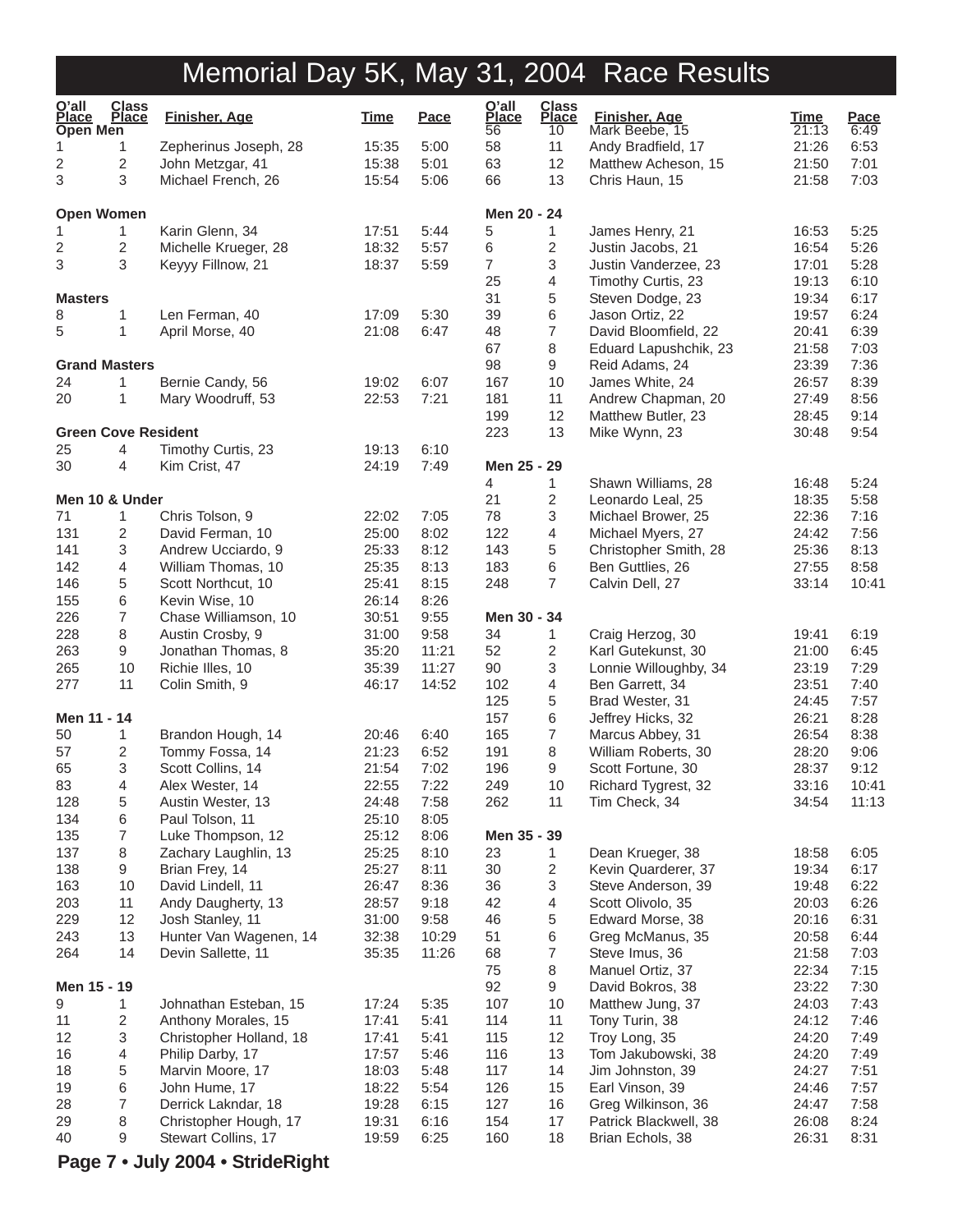| O'all<br>Place | Class<br>Place               | <b>Finisher, Age</b>                  | <b>Time</b>    | Pace         | O'all<br>Place | Class<br>Place | <b>Finisher, Age</b>                   | <u>Time</u>    | Pace         |
|----------------|------------------------------|---------------------------------------|----------------|--------------|----------------|----------------|----------------------------------------|----------------|--------------|
| 178            | 19                           | Todd Henson, 37                       | 27:35          | 8:52         | 74             | 12             | Paul Berna, 48                         | 22:29          | 7:13         |
| 193            | 20                           | John Daigle, 38                       | 28:32          | 9:10         | 79             | 13             | Hernando Desoto, 48                    | 22:38          | 7:16         |
| 201            | 21                           | Mark Abbott, 37                       | 28:51          | 9:16         | 86             | 14             | Keith Holland, 49                      | 23:04          | 7:25         |
| 206            | 22                           | Jeff Haila, 36                        | 29:18          | 9:25         | 95             | 15             | Steve Edgell, 46                       | 23:31          | 7:33         |
| 207            | 23                           | Glenn Barnes, 37                      | 29:21          | 9:26         | 103            | 16             | David McCranie, 48                     | 23:52          | 7:40         |
| 210            | 24                           | Marc Garza, 38                        | 29:38          | 9:31         | 109            | 17             | Stephen Sabo, 48                       | 24:07          | 7:45         |
| 218            | 25                           | Rick Keenan, 37                       | 30:19          | 9:44         | 119            | 18             | Donald Chapman, 49                     | 24:36          | 7:54         |
| 221            | 26                           | Sam Williams, 39                      | 30:20          | 9:45         | 120            | 19             | Marty Redmon, 48                       | 24:37          | 7:54         |
| 227            | 27                           | Tom Magyari, 39                       | 31:00          | 9:58         | 121            | 20             | Peter Magyari, 46,                     | 24:40          | 7:55         |
|                |                              |                                       |                |              | 139            | 21             | Jim Cardosi, 49                        | 25:29          | 8:11         |
| Men 40 - 44    |                              |                                       |                |              | 149            | 22             | Greg Lohman, 49                        | 25:46          | 8:17         |
| 10             | 1<br>$\overline{\mathbf{c}}$ | Seam McCormack, 42                    | 17:27<br>18:38 | 5:36<br>5:59 | 156<br>161     | 23<br>24       | Jerry Seebol, 46                       | 26:19<br>26:33 | 8:27<br>8:32 |
| 22             | 3                            | Rick Snyder, 43                       | 19:39          |              | 171            | 25             | Bill Carstarphen, 45                   | 27:07          |              |
| 32             |                              | Neal Hayes, 43                        |                | 6:19         | 174            |                | Rex Wells, 47                          | 27:16          | 8:43<br>8:46 |
| 47<br>53       | 4<br>5                       | Scott Silliman, 41<br>Michael Roy, 40 | 20:34<br>21:03 | 6:36<br>6:46 | 176            | 26<br>27       | Craig Cavalli, 48<br>Layne Wallace, 49 | 27:22          | 8:47         |
| 55             | 6                            | Gerald Kurtz, 41                      | 21:07          | 6:47         | 177            | 28             | Edwin Hicks, 46                        | 27:25          | 8:48         |
| 61             | 7                            | Gary Williams, 40                     | 21:37          | 6:57         | 214            | 29             | Alan Phillips, 48                      | 29:48          | 9:34         |
| 64             | 8                            | Doug Hearn, 44                        | 21:52          | 7:01         | 224            | 30             | Glenn Klauer, 46                       | 30:49          | 9:54         |
| 72             | 9                            | Randy Arend, 43                       | 22:10          | 7:07         | 238            | 31             | Jim Connell, 48                        | 32:06          | 10:19        |
| 73             | 10                           | John Williams, 41                     | 22:18          | 7:10         | 241            | 32             | Allen Milliron, 46                     | 32:15          | 10:22        |
| 93             | 11                           | Jerry Hulshult, 42                    | 23:27          | 7:32         | 244            | 33             | Don Toce, 46                           | 32:44          | 10:31        |
| 94             | 12                           | Wesley Williamson, 40                 | 23:28          | 7:32         | 251            | 34             | Benjamin Howard, 46                    | 33:37          | 10:48        |
| 97             | 13                           | Karlton Poole, 40                     | 23:37          | 7:35         | 257            | 35             | Jim Matney, 47                         | 33:59          | 10:55        |
| 99             | 14                           | Jimmy Jewell, 41                      | 23:41          | 7:36         | 270            | 36             | Michael Batten, 47                     | 37:42          | 12:07        |
| 101            | 15                           | John Kearney, 41                      | 23:48          | 7:39         |                |                |                                        |                |              |
| 104            | 16                           | Gary Gills, 41                        | 23:53          | 7:40         | Men 50 - 54    |                |                                        |                |              |
| 108            | 17                           | James Fossa, 43                       | 24:04          | 7:44         | 27             | 1              | Michael Maixner, 54                    | 19:20          | 6:12         |
| 118            | 18                           | James Kissinger, 44                   | 24:33          | 7:53         | 35             | 2              | Charles Lechner, 50                    | 19:47          | 6:21         |
| 124            | 19                           | Raymond Ramos Jr., 42                 | 24:45          | 7:57         | 38             | 3              | Paul Geiger, 52                        | 19:54          | 6:23         |
| 147            | 20                           | Jim Harrell, 44                       | 25:43          | 8:16         | 41             | 4              | Patrick McKeefery, 51                  | 19:59          | 6:25         |
| 152            | 21                           | Todd Link, 43                         | 25:57          | 8:20         | 44             | 5              | Scott Seibler, 50                      | 20:09          | 6:28         |
| 159            | 22                           | Gaines Coker, 41                      | 26:31          | 8:31         | 60             | 6              | John Hirsch Jr., 52                    | 21:28          | 6:54         |
| 166            | 23                           | James Jacola, 41                      | 26:55          | 8:39         | 62             | $\overline{7}$ | Jim Hanson, 50                         | 21:46          | 6:59         |
| 168            | 24                           | Jon Braasch, 44                       | 27:01          | 8:41         | 82             | 8              | Lewis Buzzell, 52                      | 22:48          | 7:19         |
| 173            | 25                           | Michael Chlada, 44                    | 27:12          | 8:44         | 85             | 9              | William Castelli, 54                   | 23:04          | 7:25         |
| 182            | 26                           | Stephen McNally, 43                   | 27:52          | 8:57         | 87             | 10             | Rick Swenson, 50                       | 23:09          | 7:26         |
| 184            | 27                           | James Campbell, 40                    | 27:57          | 8:59         | 88             | 11             | Maxwell Steel, 53                      | 23:14          | 7:28         |
| 185            | 28                           | Ted Kaczynski, 40                     | 28:05          | 9:01         | 96             | 12             | Randy Pullo, 54                        | 23:32          | 7:34         |
| 190            | 29                           | Thomas Welch, 41                      | 28:13          | 9:04         | 106            | 13             | Hugh Cheek, 50                         | 23:58          | 7:42         |
| 195            | 30                           | Cliff Wheat, 40                       | 28:36          | 9:11         | 111            | 14             | Edwin Higginbotham, 50                 | 24:08          | 7:45         |
| 198            | 31                           | William Lund, 44                      | 28:43          | 9:14         | 112            | 15             | Peter Carnochan, 53                    | 24:10          | 7:46         |
| 215            | 32                           | Nathan O'Nora, 43                     | 29:58          | 9:38         | 113            | 16             | John Zak, 51                           | 24:11          | 7:46         |
| 220            | 33                           | Brian Powell, 43                      | 30:20          | 9:45         | 130            | 17             | Rick Sheets, 50                        | 24:59          | 8:02         |
| 239            | 34                           | John Thompson, 40                     | 32:07          | 10:19        | 132            | 18             | Mike Kushner, 51                       | 25:02          | 8:02         |
| 266            | 35                           | Rob Foster, 41                        | 36:08          | 11:37        | 133            | 19             | Lathell Blaine, 54                     | 25:04          | 8:03         |
| 275            | 36                           | Thomas Ricciardi, 43                  | 40:44          | 13:05        | 136            | 20             | Steve Lucie, 54                        | 25:12          | 8:06         |
| 280            | 37                           | Mark Davis, 44                        | 51:28          | 16:32        | 150            | 21             | Quincy Masters, 53                     | 25:48          | 8:17         |
|                |                              |                                       |                |              | 151            | 22             | Craig Harms, 53                        | 25:49          | 8:18         |
| Men 45 - 49    |                              |                                       |                |              | 162            | 23             | Allan Darby, 52                        | 26:47          | 8:36         |
| 13             | 1                            | Alan Sheppard, 45                     | 17:43          | 5:41         | 175            | 24             | Patrick Brennan, 54                    | 27:17          | 8:46         |
| 14             | $\overline{2}$               | Anthony Truitt, 45                    | 17:47          | 5:43         | 180            | 25             | Jim Klein, 52                          | 27:44          | 8:55         |
| 15             | 3                            | Paul Hough, 46                        | 17:55          | 5:45         | 187            | 26             | Jim Kehr, 50                           | 28:05          | 9:01         |
| 17             | 4                            | Jim Shields, 46                       | 18:03          | 5:48         | 188            | 27             | Gerald Sobotta, 51                     | 28:06          | 9:02         |
| 20             | 5                            | Bill Phillips, 49                     | 18:24          | 5:54         | 189            | 28             | Mark Bronstein, 51                     | 28:09          | 9:03         |
| 26             | 6                            | Bill Dunn, 46                         | 19:16          | 6:11         | 200            | 29             | David Albritton, 52                    | 28:48          | 9:15         |
| 33             | $\overline{7}$               | Victor Corrales, 46                   | 19:40          | 6:19         | 204            | 30             | James Renninger, 54                    | 29:13          | 9:23         |
| 37             | 8                            | Bob Boyd, 47                          | 19:54          | 6:23         | 205            | 31             | Bob Buehn, 52                          | 29:17          | 9:24         |
| 45             | 9                            | Stephen Beard, 48                     | 20:10          | 6:29         | 209            | 32             | Luis Rivera, 50                        | 29:31          | 9:29         |
| 49             | 10                           | Ronnie Williams, 46                   | 20:44          | 6:40         | 213            | 33             | Joe Horton, 51                         | 29:43          | 9:33         |
| 54             | 11                           | Ken Marsh, 49                         | 21:06          | 6:47         | 236            | 34             | Roy Wegener, 50                        | 31:45          | 10:12        |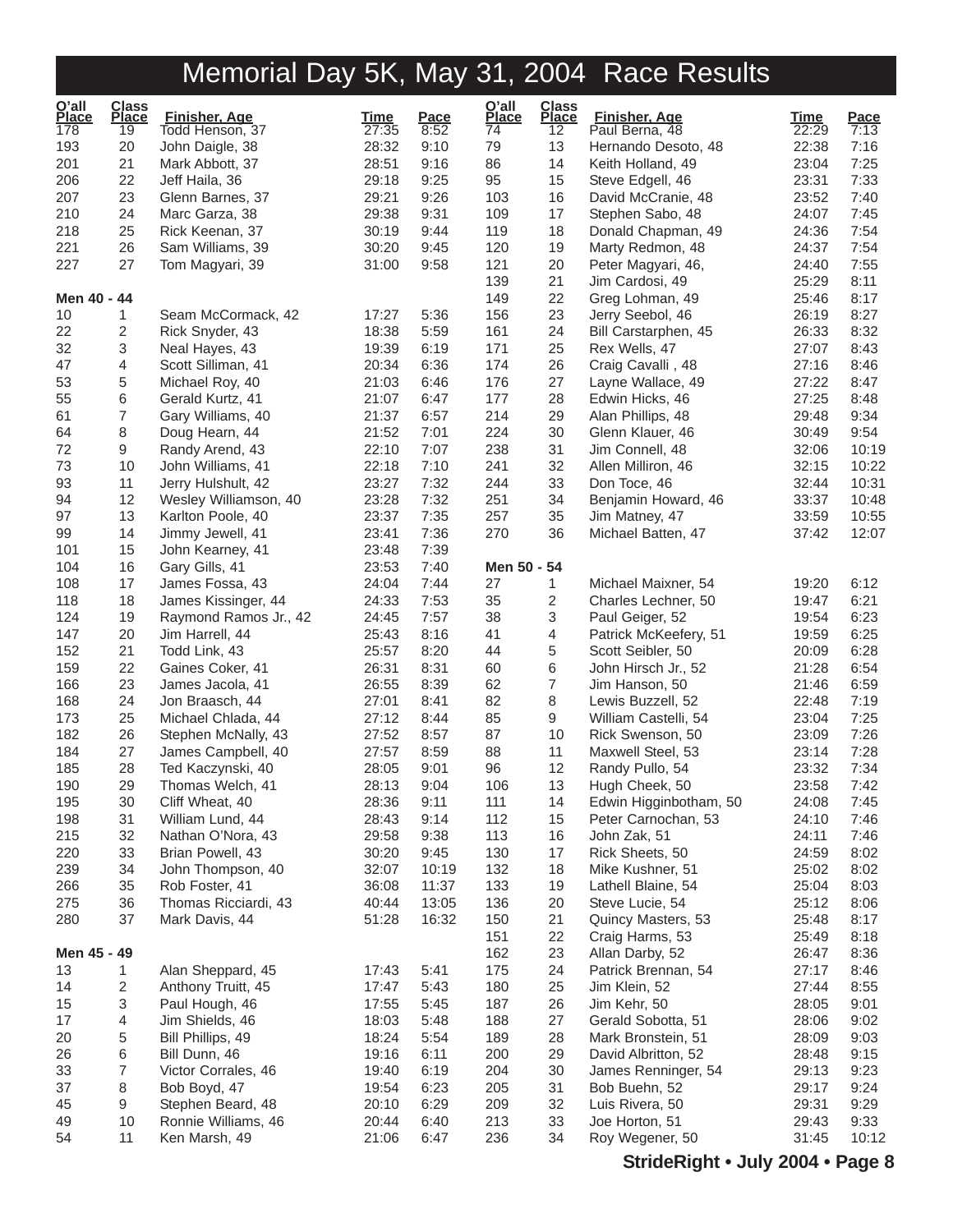**Place Place Finisher, Age Time Pace Place Place Finisher, Age Time Pace**

## Memorial Day 5K, May 31, 2004 Race Results

| $Q'$ all     | <b>Class</b> |                                       |                |                | O'all                  | <b>Class</b>   |                                          |                |               |
|--------------|--------------|---------------------------------------|----------------|----------------|------------------------|----------------|------------------------------------------|----------------|---------------|
| <b>Place</b> | <b>Place</b> | <b>Finisher, Age</b>                  | <u>Time</u>    | Pace           | <b>Place</b>           | <b>Place</b>   | <b>Finisher, Age</b>                     | <b>Time</b>    | Pace          |
| 237          | 35           | Rick Townsend, 54                     | 31:55          | 10:15          | Men 70 - 74            |                |                                          |                |               |
| 245          | 36           | William Bryant, 50                    | 32:55          | 10:35          | 148                    | $\mathbf{1}$   | August Leone, 74                         | 25:45          | 8:16          |
| 247          | 37           | Ted Campbell, 54                      | 33:08          | 10:39          | 179                    | 2              | John Aimone, 74                          | 27:40          | 8:53          |
| 250          | 38           | Tom Wynn, 51                          | 33:36          | 10:48          | 192                    | 3              | Fred Pareira, 70                         | 28:29          | 9:09          |
| 256          | 39           | Lathun Brigman, 54                    | 33:53          | 10:53          | 211                    | 4              | Robert Meister, 72                       | 29:39          | 9:32          |
| 258<br>272   | 40<br>41     | Robert Cone, 54<br>Greg Fillnow, 52   | 34:05<br>39:18 | 10:57<br>12:38 | 212<br>240             | 5<br>6         | Bo Holub, 72<br>Harry Milliron, 72       | 29:42<br>32:14 | 9:32<br>10:21 |
| 276          | 42           | Conrad, 51                            | 43:07          | 13:51          | 253                    | 7              | Bill Zipperer, 70                        | 33:45          | 10:51         |
|              |              |                                       |                |                | 254                    | 8              | Norman Thomas, 72                        | 33:51          | 10:53         |
| Men 55 - 59  |              |                                       |                |                |                        |                |                                          |                |               |
| 70           | 1            | George Hoskins, 59                    | 22:01          | 7:04           | Men 75 - 79            |                |                                          |                |               |
| 81           | 2            | Al Ganter, 56                         | 22:48          | 7:19           | 194                    | 1              | Jim Blount, 75                           | 28:33          | 9:10          |
| 84           | 3            | Richard Anderson, 58                  | 22:57          | 7:22           | 217                    | 2              | Bob Carr, 75                             | 30:17          | 9:44          |
| 91           | 4            | Danny Weaver, 56                      | 23:21          | 7:30           | 230                    | 3              | Joe Conrad, 77                           | 31:10          | 10:01         |
| 129          | 5            | Joe Butler, 56                        | 24:55          | 8:00           | 269                    | 4              | George Coombes, 78                       | 37:37          | 12:05         |
| 144          | 6            | Bernard Gross, 57                     | 25:36          | 8:13           | 279                    | 5              | Moreland Perkins, 77                     | 47:35          | 15:18         |
| 153          | 7            | Fred Klemm, 58                        | 26:05          | 8:23           |                        |                |                                          |                |               |
| 169          | 8            | Darrell Whitworth, 57                 | 27:03          | 8:41           | <b>Men 80 &amp; Up</b> |                |                                          |                |               |
| 170          | 9            | Ed Kelly, 58                          | 27:05          | 8:42           | 268                    | 1              | Chuck Ellis, 81                          | 36:33          | 11:45         |
| 216          | 10           | Harold Johnson, 56                    | 30:00          | 9:38           | 274                    | 2              | John Carson, 82                          | 40:17          | 12:57         |
| 219          | 11           | Daniel D Richardson, 56               | 30:19          | 9:44           | 281                    | 3              | Edward Davis, 83                         | 52:42          | 16:56         |
| 252<br>261   | 12<br>13     | Norajean Fillnow, 56                  | 33:44          | 10:50<br>11:11 | Women 10 & Under       |                |                                          |                |               |
| 273          | 14           | Eben Barnett, 59<br>Linden Fenton, 58 | 34:49<br>39:29 | 12:41          | 52                     | 1              | Nancy Harms, 9                           | 25:48          | 8:17          |
|              |              |                                       |                |                | 109                    | $\mathbf{2}$   | Anne Tolson, 7                           | 31:12          | 10:01         |
| Men 60 - 64  |              |                                       |                |                | 123                    | 3              | Hayley Thompson, 10                      | 32:05          | 10:18         |
| 43           | 1            | David Ohnsman, 60                     | 20:05          | 6:27           | 149                    | 4              | Sarah Lindell, 7                         | 36:08          | 11:37         |
| 59           | 2            | Frank Frazier, 61                     | 21:27          | 6:53           | 150                    | 5              | Jill Foster, 7                           | 36:09          | 11:37         |
| 69           | 3            | Tom Graham, 60                        | 21:59          | 7:04           |                        |                |                                          |                |               |
| 76           | 4            | Thom Henkel, 60                       | 22:36          | 7:16           | <b>Women 11 - 14</b>   |                |                                          |                |               |
| 80           | 5            | John Deantonis, 60                    | 22:44          | 7:18           | 11                     | $\mathbf{1}$   | Laura Sreel, 14                          | 21:41          | 6:58          |
| 100          | 6            | Matt Ross, 64                         | 23:42          | 7:37           | 14                     | 2              | Allison Williams, 14                     | 21:51          | 7:01          |
| 105          | 7            | Paul Smith, 62                        | 23:55          | 7:41           | 25                     | 3              | Gwen Vandennoort, 12                     | 23:57          | 7:42          |
| 110          | 8            | John Gauer, 60                        | 24:07          | 7:45           | 39                     | 4              | Amelia Williams, 11                      | 24:47          | 7:58          |
| 123          | 9            | JD Beck, 64                           | 24:42          | 7:56           | 50                     | 5              | Rebecca Ucciardo, 13                     | 25:46          | 8:17          |
| 140          | 10           | Kent Smith, 61                        | 25:33          | 8:12           | 65                     | 6              | Kate Bouvatte, 13                        | 27:15          | 8:45          |
| 145          | 11           | Bobby Greene, 64                      | 25:41          | 8:15           | 74                     | $\overline{7}$ | Erin O'Nora, 12                          | 27:53          | 8:57          |
| 158          | 12           | Jack Hayes, 63                        | 26:24          | 8:29           | 135                    | 8              | Jaimie Blake, 13                         | 33:27          | 10:45         |
| 164          | 13           | Michael Van Horn, 63                  | 26:48          | 8:37           | 165                    | 9              | Katie Stanley, 11                        | 41:47          | 13:26         |
| 186          | 14           | Jimmy Hurst, 61                       | 28:05          | 9:01           |                        |                |                                          |                |               |
| 202          | 15           | Gordon Slater, 64                     | 28:55          | 9:17           | <b>Women 15 - 19</b>   |                |                                          |                |               |
| 208          | 16           | Tom Sullivan, 64                      | 29:29          | 9:28           | 4<br>41                | 1              | Sarah Wilkening, 18<br>Katie Maveety, 19 | 21:04<br>25:00 | 6:46<br>8:02  |
| 222<br>231   | 17<br>18     | John Tenbroeck, 63<br>Ron Elinoff, 61 | 30:30<br>31:14 | 9:48<br>10:02  | 84                     | 2<br>3         | Lisabeth Quinn, 17                       | 28:55          | 9:17          |
| 233          | 19           | Ed McDonough, 62                      | 31:16          | 10:03          | 103                    | 4              | Jenni Snyder, 16                         | 30:36          | 9:50          |
| 235          | 20           | Freddy Fillingham, 62                 | 31:33          | 10:08          | 114                    | 5              | Kathleen Maxwell, 15                     | 31:22          | 10:05         |
| 242          | 21           | George Mosley, 64                     | 32:23          | 10:24          | 115                    | 6              | Kristi Kemp, 16                          | 31:22          | 10:05         |
| 246          | 22           | Robert Tanner, 61                     | 33:04          | 10:37          | 127                    | 7              | Haley Van Wagenen, 19                    | 32:38          | 10:29         |
| 255          | 23           | Burness Morris, 61                    | 33:53          | 10:53          | 163                    | 8              | Claudia Diaz-Diurych, 18                 | 40:04          | 12:52         |
| 259          | 24           | Bill Weaver, 61                       | 34:22          | 11:03          |                        |                |                                          |                |               |
| 278          | 25           | William Bowers, 63                    | 47:10          | 15:09          | <b>Women 20 - 24</b>   |                |                                          |                |               |
|              |              |                                       |                |                | $\overline{7}$         | 1              | Meghan Fillmow, 21                       | 21:21          | 6:51          |
| Men 65 - 69  |              |                                       |                |                | 58                     | 2              | Julie French, 24                         | 26:29          | 8:30          |
| 77           | 1            | Everett Crum, 69                      | 22:36          | 7:16           | 88                     | 3              | Mary Crotty, 20                          | 29:28          | 9:28          |
| 89           | 2            | Don Magyari, 68                       | 23:17          | 7:29           | 111                    | 4              | Helen Quinn, 20                          | 31:18          | 10:03         |
| 225          | 3            | Philip Trast, 66                      | 30:51          | 9:55           | 112                    | 5              | Ashlee Brower, 20                        | 31:18          | 10:03         |
| 232          | 4            | Stewart The-Geiger-Boy, 67            | 31:14          | 10:02          | 122                    | 6              | Eliza Rodriguez, 24                      | 32:03          | 10:18         |
| 234          | 5            | Robert Shields, 69,                   | 31:29          | 10:07          | 128                    | 7              | Hilary Henry, 24                         | 32:39          | 10:29         |
| 260          | 6            | Al Saffer, 69                         | 34:34          | 11:06          | 129                    | 8              | Nicole Cardosi, 22                       | 32:56          | 10:35         |
| 267          | 7            | Charles Desrosier, 67                 | 36:16          | 11:39          | 142                    | 9              | Lisa Barnett, 21                         | 34:49          | 11:11         |
| 271          | 8            | Blaise Castellini, 69                 | 38:16          | 12:18          | 144                    | 10             | Shannon Adams, 21                        | 35:20          | 11:21         |

**Page 9 • July 2004 • StrideRight**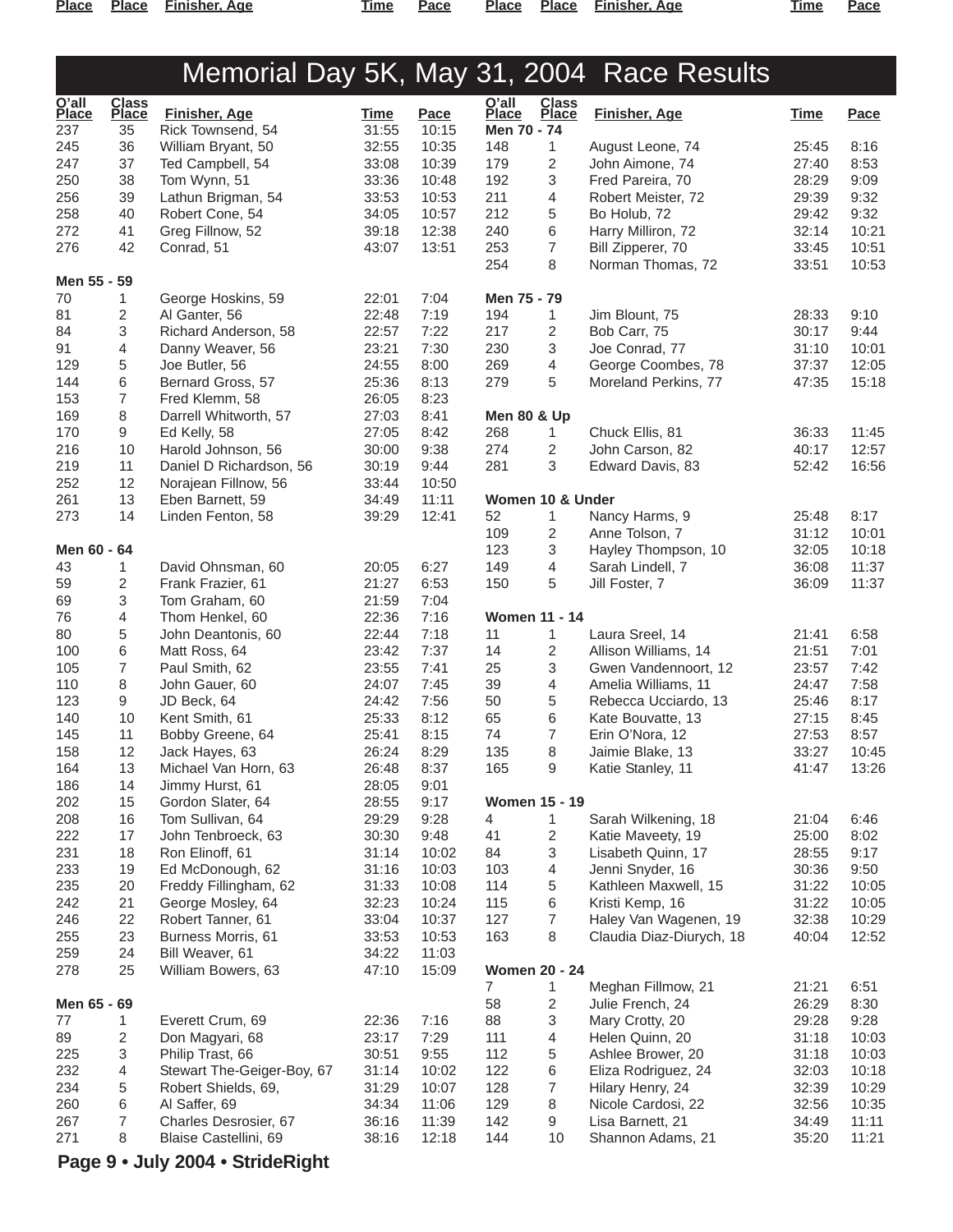| O'all<br><b>Place</b><br>156 | <b>Class</b><br><b>Place</b><br>11 | <b>Finisher, Age</b><br>Michaelle Batten, 20 | <u>Time</u><br>37:43 | <u>Pace</u><br>12:07 | O'all<br><b>Place</b><br>154 | <b>Class</b><br><b>Place</b><br>26 | <b>Finisher, Age</b><br>Patricia Esteban, 36 | <u>Time</u><br>36:52 | <b>Pace</b><br>11:51 |
|------------------------------|------------------------------------|----------------------------------------------|----------------------|----------------------|------------------------------|------------------------------------|----------------------------------------------|----------------------|----------------------|
|                              |                                    |                                              |                      |                      | 168                          | 27                                 | Susan Stanley, 39                            | 42:40                | 13:43                |
|                              | <b>Women 25 - 29</b>               |                                              |                      |                      | 172                          | 28                                 | Tamara McAbee, 39                            | 44:12                | 14:12                |
| 10                           | 1                                  | Wendy Yanlus, 25                             | 21:31                | 6:55                 | 182                          | 29                                 | Margaret Hollis, 37                          | 47:16                | 15:11                |
| 12                           | 2                                  | Lori Brownell, 29                            | 21:46                | 6:59                 |                              |                                    |                                              |                      |                      |
| 57                           | 3                                  | Alise Ferranti, 28                           | 26:26                | 8:29                 |                              | <b>Women 40 - 44</b>               |                                              |                      |                      |
| 75                           | 4                                  | Tanys Carere, 29                             | 27:56                | 8:58                 | 13                           | 1                                  | Laurie Pinover, 41                           | 21:49                | 7:00                 |
| 78                           | 5                                  | Stephanie Sobo, 25                           | 28:16                | 9:05                 | 16                           | $\mathbf{2}$                       | Bonnie Brooks, 43                            | 22:01                | 7:04                 |
| 118                          | 6                                  | Christine Allman, 25                         | 31:30                | 10:07                | 17                           | 3                                  | Kathy Murray, 41                             | 22:12                | 7:08                 |
| 155                          | 7                                  | Yakieya Sisney, 25                           | 37:29                | 12:03                | 24                           | 4                                  | Susan Harms, 44                              | 23:51                | 7:40                 |
| 158                          | 8                                  | Natalie Bussey, 25                           | 37:50                | 12:09                | 45                           | 5                                  | Kathy Byal, 41                               | 25:29                | 8:11                 |
| 166                          | 9                                  | Lily Aguilar, 29                             | 41:52                | 13:27                | 66                           | 6                                  | Melanie Lohr, 42                             | 27:20                | 8:47                 |
| 176                          | 10                                 | Lisa Mancino, 26                             | 45:19                | 14:34                | 82                           | $\overline{7}$                     | Heather Kaufman, 41                          | 28:39                | 9:12                 |
|                              |                                    |                                              |                      |                      | 83                           | 8                                  | April Fossa, 43                              | 28:50                | 9:16                 |
|                              | <b>Women 30 - 34</b>               |                                              |                      |                      | 85                           | 9                                  | Vicki Choinski, 40                           | 28:55                | 9:17                 |
| 6                            | 1                                  | Lisa Sullivan, 30                            | 21:15                | 6:49                 | 91                           | 10                                 | Amy Davis, 40                                | 29:48                | 9:34                 |
| 9                            | 2                                  | Stacey Smith, 32                             | 21:27                | 6:53                 | 93                           | 11                                 | Bess Ebbinghouse, 44                         | 29:58                | 9:38                 |
| 23                           | 3                                  | Rebekah Leigh, 33                            | 23:40                | 7:36                 | 95                           | 12                                 | Esther Daulton, 41                           | 30:13                | 9:42                 |
| 26                           | 4                                  | Diana Bartlett, 30                           | 23:58                | 7:42                 | 106                          | 13                                 | Laura Lane, 40                               | 30:45                | 9:53                 |
| 34                           | 5                                  | Caranne Boden, 31                            | 24:28                | 7:52                 | 107                          | 14                                 | Margaret Tyburski, 42                        | 30:46                | 9:53                 |
| 36                           | 6                                  | Amy Miller, 32                               | 24:30                | 7:52                 | 110                          | 15                                 | Ellen Tolson, 40                             | 31:12                | 10:01                |
| 37                           | 7                                  | Renee Harrell, 34                            | 24:32                | 7:53                 | 113                          | 16                                 | Carol Horton, 41                             | 31:21                | 10:04                |
| 40                           | 8                                  | Roberta Tomlinson, 30                        | 24:48                | 7:58                 | 119                          | 17                                 | Julie Tahiliani, 41                          | 31:43                | 10:11                |
| 48                           | 9                                  | Dana Summey, 34                              | 25:44                | 8:16                 | 120                          | 18                                 | Christy King, 43                             | 31:51                | 10:14                |
| 51                           | 10                                 | Kimberly Pierce, 32                          | 25:47                | 8:17                 | 125                          | 19                                 | Jennie Ritter, 44                            | 32:23                | 10:24                |
| 61                           | 11                                 | Cindy Frazer, 32                             | 26:48                | 8:37                 | 139                          | 20                                 | Sandra Maveety, 44                           | 34:37                | 11:07                |
| 63                           | 12                                 | Allison Long, 34                             | 27:07                | 8:43                 | 140                          | 21                                 | Ana Ray, 41                                  | 34:39                | 11:08                |
| 68<br>71                     | 13<br>14                           | Debbie Sleap, 34                             | 27:30<br>27:36       | 8:50<br>8:52         | 147<br>152                   | 22<br>23                           | Brenda Schwelling, 43                        | 35:31<br>36:23       | 11:25<br>11:41       |
|                              | 15                                 | Renay Daigle, 34<br>Janalyn Peppel, 32       |                      | 9:30                 |                              | 24                                 | Linda Wolfenberger, 40                       |                      | 12:08                |
| 89                           | 16                                 |                                              | 29:34                |                      | 157<br>162                   | 25                                 | Amy Corrales, 40                             | 37:46                | 12:52                |
| 117<br>126                   | 17                                 | Patrice Peterson, 30                         | 31:28<br>32:24       | 10:07<br>10:25       |                              |                                    | Carol Klauer, 44                             | 40:02                |                      |
| 151                          | 18                                 | Wendi Warrell, 33<br>Lisa Everington, 32     | 36:15                | 11:39                |                              | <b>Women 45 - 49</b>               |                                              |                      |                      |
| 164                          | 19                                 | Lisa Eubanks, 33                             | 40:26                | 13:00                | 15                           | 1                                  | Melody Sallette, 46                          | 21:54                | 7:02                 |
|                              |                                    |                                              |                      |                      | 18                           | $\mathbf{2}$                       | Erika Sauer, 48                              | 22:14                | 7:08                 |
|                              | <b>Women 35 - 39</b>               |                                              |                      |                      | 19                           | 3                                  | Robin Smith, 46                              | 22:52                | 7:21                 |
| 8                            | 1                                  | Cynthia Lyons, 37                            | 21:22                | 6:52                 | 30                           | 4                                  | Kim Crist, 47                                | 24:19                | 7:49                 |
| 22                           | 2                                  | Carrie Williams, 37                          | 23:21                | 7:30                 | 32                           | 5                                  | Diane Foster, 49                             | 24:21                | 7:49                 |
| 27                           | 3                                  | Lacey Skinner, 38                            | 24:00                | 7:43                 | 42                           | 6                                  | Leslie Doucette, 47                          | 25:03                | 8:03                 |
| 28                           | 4                                  | Monica Alford, 35                            | 24:06                | 7:44                 | 46                           | $\overline{7}$                     | Vicki Watson, 46                             | 25:30                | 8:11                 |
| 33                           | 5                                  | Diane Perkins, 38                            | 24:23                | 7:50                 | 47                           | 8                                  | Melinda Terry, 45                            | 25:41                | 8:15                 |
| 43                           | 6                                  | Traci Hardie, 39                             | 25:14                | 8:06                 | 55                           | 9                                  | Vicky Connell, 45                            | 26:19                | 8:27                 |
| 59                           | 7                                  | Kylie Riggs, 36                              | 26:37                | 8:33                 | 56                           | 10                                 | Sue Whitworth, 49                            | 26:26                | 8:29                 |
| 62                           | 8                                  | April McHugh, 37                             | 26:56                | 8:39                 | 64                           | 11                                 | Judith Hession, 46                           | 27:07                | 8:43                 |
| 69                           | 9                                  | Michelle Henson, 37                          | 27:34                | 8:51                 | 70                           | 12                                 | Gayle Adams, 48                              | 27:35                | 8:52                 |
| 72                           | 10                                 | Jennifer Shetler, 35                         | 27:41                | 8:54                 | 79                           | 13                                 | Debbie Adams, 47                             | 28:21                | 9:06                 |
| 76                           | 11                                 | Paula Wilkinson, 36                          | 27:57                | 8:59                 | 81                           | 14                                 | Lorri Howard, 48                             | 28:36                | 9:11                 |
| 77                           | 12                                 | Kristin Sturges, 37                          | 28:00                | 9:00                 | 94                           | 15                                 | Barbara Whitter, 46                          | 30:10                | 9:42                 |
| 86                           | 13                                 | Sue Haila, 35                                | 29:24                | 9:27                 | 99                           | 16                                 | Sandra Shines, 47                            | 30:27                | 9:47                 |
| 92                           | 14                                 | Kelly Smith, 38                              | 29:55                | 9:37                 | 100                          | 17                                 | Rebecca Brown, 47                            | 30:28                | 9:47                 |
| 96                           | 15                                 | Debora Finegan, 39                           | 30:17                | 9:44                 | 121                          | 18                                 | Laurie Ricciardi, 45                         | 32:00                | 10:17                |
| 97                           | 16                                 | Lynne Williamson, 37                         | 30:18                | 9:44                 | 130                          | 19                                 | Cindy Cardosi, 46                            | 32:57                | 10:35                |
| 98                           | 17                                 | Tamara Whitaker, 38                          | 30:24                | 9:46                 | 133                          | 20                                 | Holly Chapman, 48                            | 33:19                | 10:42                |
| 108                          | 18                                 | Dianne Strachan, 37                          | 30:55                | 9:56                 | 180                          | 21                                 | Mary Brownell, 47                            | 47:01                | 15:07                |
| 134                          | 19                                 | Delores Wise, 38                             | 33:24                | 10:44                |                              |                                    |                                              |                      |                      |
| 137                          | 20                                 | Cindy Salemi, 39                             | 33:50                | 10:52                |                              | <b>Women 50 - 54</b>               |                                              |                      |                      |
| 138                          | 21                                 | Laurie Jacola, 39                            | 34:20                | 11:02                | 21                           | 1                                  | Sharon Lucie, 53                             | 23:10                | 7:26                 |
| 143                          | 22                                 | Michelle Hudson, 35                          | 35:20                | 11:21                | 29                           | $\overline{\mathbf{c}}$            | Nancy Toth, 50                               | 24:15                | 7:47                 |
| 145                          | 23                                 | Christine Ogden, 35                          | 35:22                | 11:22                | 35                           | $\ensuremath{\mathsf{3}}$          | Claudia French, 50                           | 24:30                | 7:52                 |
| 146                          | 24                                 | Trish Kabus, 38                              | 35:29                | 11:24                | 38                           | 4                                  | Christy Calderon, 50                         | 24:44                | 7:57                 |
| 148                          | 25                                 | Michelle Ramos, 39                           | 35:58                | 11:33                | 44                           | 5                                  | Betsy Kuhl, 50                               | 25:14                | 8:06                 |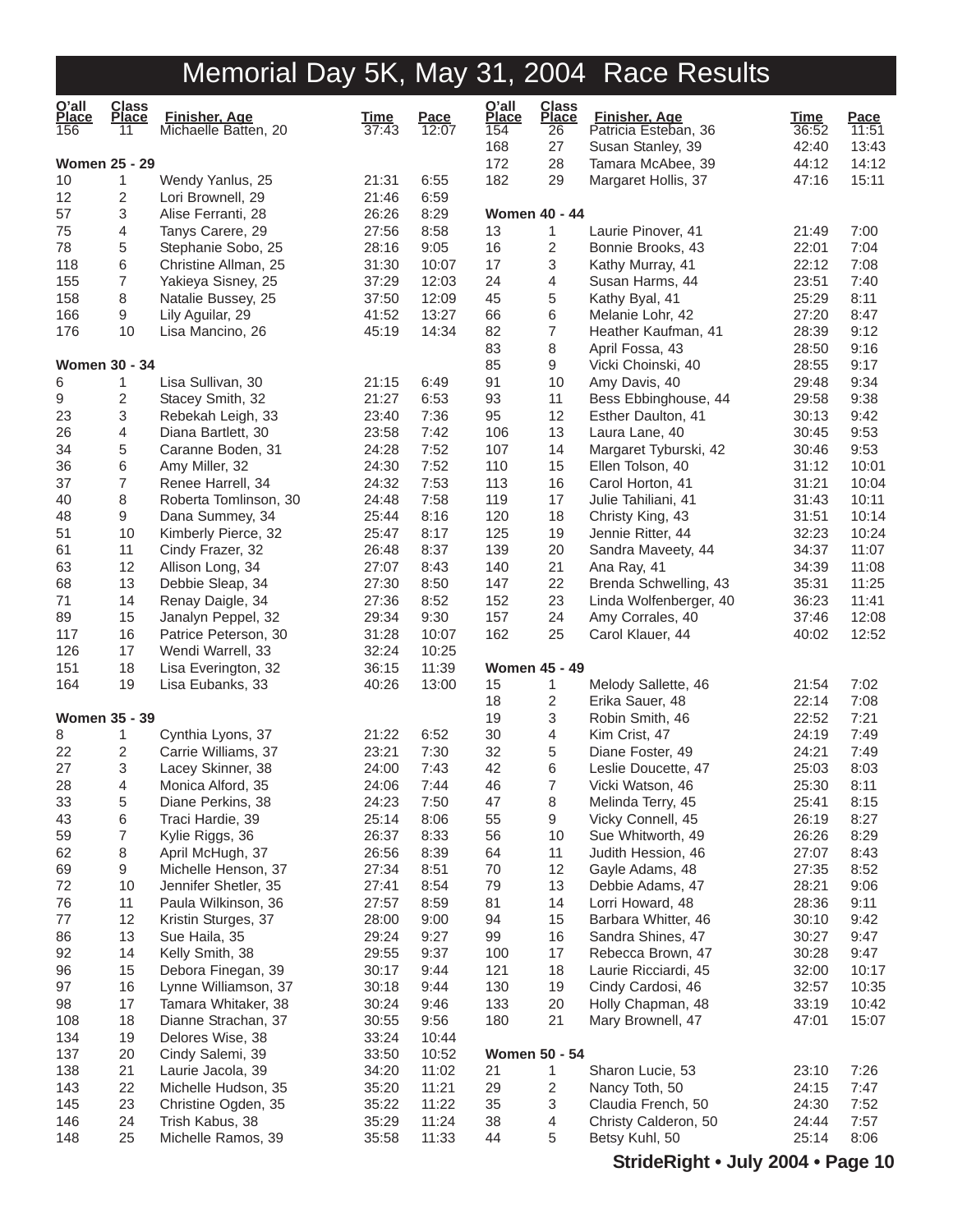| O'all<br>Place  | <b>Class</b><br><b>Place</b> | <b>Finisher, Age</b>    | <u>Time</u> | Pace  | O'all<br>Place | <b>Class</b><br><b>Place</b> | <b>Finisher, Age</b> | <u>Time</u> |                 |
|-----------------|------------------------------|-------------------------|-------------|-------|----------------|------------------------------|----------------------|-------------|-----------------|
| $\overline{49}$ | 6                            | Donna Rettini, 52       | 25:44       | 8:16  | 179            | 12                           | Helen Hill, 55       | 46:35       | Pace<br>$14:58$ |
| 53              | 7                            | Carol Palmer, 53        | 26:00       | 8:21  |                |                              |                      |             |                 |
| 73              | 8                            | Sue Odom, 53            | 27:52       | 8:57  |                | <b>Women 60 - 64</b>         |                      |             |                 |
| 80              | 9                            | Shirley Henkel, 50      | 28:32       | 9:10  | 90             |                              | Susan Wallace, 62    | 29:36       | 9:31            |
| 87              | 10                           | Holly Hosch, 54         | 29:25       | 9:27  | 136            | 2                            | Robin Zipperer, 60   | 33:45       | 10:51           |
| 101             | 11                           | Chin-Chih Ward, 52      | 30:29       | 9:48  | 161            | 3                            | Jerrine Hamm, 60     | 39:44       | 12:46           |
| 124             | 12                           | Glenda Horton, 53       | 32:17       | 10:22 | 169            | 4                            | Mary Jordan, 61      | 42:40       | 13:43           |
| 132             | 13                           | Jody Lane, 51           | 33:13       | 10:40 | 173            | 5                            | Gwen Castellini, 64  | 44:21       | 14:15           |
| 160             | 14                           | Ann Avery, 50           | 39:15       | 12:37 | 181            | 6                            | Virginia Butler, 61  | 47:12       | 15:10           |
| 175             | 15                           | Pat Wenthe, 51          | 45:05       | 14:29 |                |                              |                      |             |                 |
| 178             | 16                           | Danna Hoffman, 50       | 46:35       | 14:58 |                | <b>Women 65 - 69</b>         |                      |             |                 |
| 183             | 17                           | Pamela Murray, 53       | 51:41       | 16:37 | 170            | 1                            | Kathy Pareira, 68    | 43:38       | 14:01           |
| 186             | 18                           | Patricia Correa, 50     | 56:46       | 18:15 | 171            | 2                            | Judy Magyari, 65     | 43:44       | 14:03           |
|                 |                              |                         |             |       | 177            | 3                            | Margaret Eaton, 69   | 45:31       | 14:38           |
|                 | <b>Women 55 - 59</b>         |                         |             |       |                |                              |                      |             |                 |
| 31              |                              | Theresa Coomes, 58      | 24:19       | 7:49  |                | <b>Women 70 - 74</b>         |                      |             |                 |
| 54              | 2                            | Kwan Supapan McCall, 55 | 26:07       | 8:23  | 153            | 1                            | Norma Wasson, 70     | 36:50       | 11:50           |
| 60              | 3                            | Maria McNary, 57        | 26:41       | 8:34  | 167            | 2                            | Diane Aimone, 74     | 41:59       | 13:29           |
| 67              | 4                            | Marilyn Roberts, 57     | 27:27       | 8:49  | 184            | 3                            | Charlene Davis, 70   | 52:53       | 17:00           |
| 102             | 5                            | Kathy Klein, 58         | 30:32       | 9:49  |                |                              |                      |             |                 |
| 104             | 6                            | Winney Yaun, 58         | 30:39       | 9:51  |                | <b>Women 75 - 79</b>         |                      |             |                 |
| 105             | 7                            | Karen Allman, 58        | 30:42       | 9:52  | 159            | 1                            | Irene Herbertson, 79 | 38:03       | 12:14           |
| 116             | 8                            | Susan Gostage, 58       | 31:22       | 10:05 | 185            | 2                            | Betty Mitchell, 76   | 53:12       | 17:06           |
| 131             | 9                            | Corliss Tanner, 59      | 33:11       | 10:40 |                |                              |                      |             |                 |
| 141             | 10                           | Dana Moser, 59          | 34:46       | 11:10 |                |                              |                      |             |                 |
| 174             | 11                           | Gail Mosley, 57         | 44:28       | 14:17 |                |                              |                      |             |                 |

## **Strider Spotlight on John Carson by Bob Boyd**



I am constantly reminded of what a fine group of people belong to our club. My most recent example is this month's Strider Spotlight, John Carson, who turned 82 in April. John attended Temple University in Philadelphia on a swimming scholarship (running wasn't even a consideration until he was forty years old!) He left Temple to serve in World War II, participating in both the African and Italian

campaigns as a sergeant in the Army Infantry. He returned home on Christmas day 1945 and married Laura, one month later. John said Laura is still attending and supporting all his races after 58 years together. They have a daughter in Virginia and a son in Panama City. John finished his degree after the war and made teaching his career, retiring to Florida in 1985.

How did this swimmer turn into a runner you ask? It seems that all that post war prosperity, and Laura's cooking, resulted in a lot of John to love. Specifically, John got up to 233 pounds! He began a walking program and walked himself down to his current slim and trim 147

pounds. A friend suggested he try a 5 mile running race. He trained himself to run up to 10 miles so he would be sure to finish the five miler. It is not hard to spot overachievers is it? At the tender age of 59 John was doing his first marathon near Allentown, Pennsylvania, complete with rain and snow. He now has finished fifteen marathons, nine of which were Marine Corps marathons in D.C., and a total of some 260 races. Some friends got him started in triathlons and he has now completed 27 of those events.

You will not be surprised to learn he does well at all the above. He has won or placed in his age group at the Gate River Run on several occasions. He won a National half marathon competition in Clermont, and earned a tenth in the Nation ranking in the triathlon in 1996.

John's weekly training consists of running usually six days a week, with distances ranging from four to eight miles depending upon how he feels. He does intervals two to four times a week, usually consisting of two miles of 200M intervals with 100M recoveries. There is a reason he brings home a lot of trophies!

John enjoys doing volunteer work with his local Hospice in Palatka. Laura is very active in their church's Food Closet. Palatka is fortunate to have them in their community and we are proud to count them as Striders.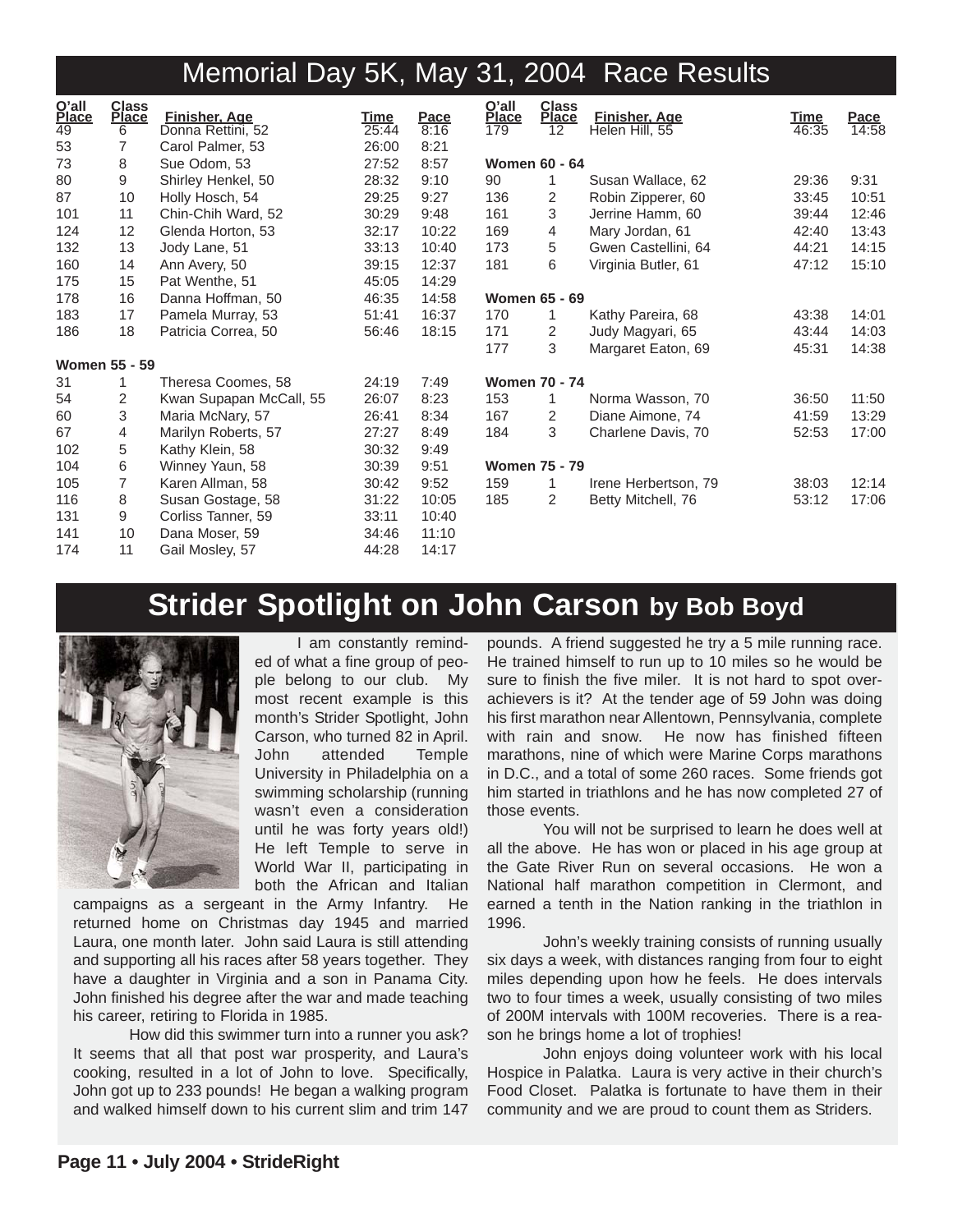## **STRIDERS AT THE RACES** ACE RESULTS **To get your race results published, email StriderResults@aol.com FLOYD FOUR**

May 28, 2004 John Metzgar 21:08 3rd O/A Del Conner 27:55 John Hirsch 28:46 Everett Crum 29:37 1st A/G Tom Zicafoose 30:23 John Gauer 31:41 Kent Smith 33:59 JD Beck 33:42 Jim Kehr 36:08 Gordon Slater 38:44 Bo Holub 40:15 Margaret Tyburski 42:15 Trish Kabus 48:08

Palatka

#### **AVIA CHAMPIONSHIP 5K**

Jax Landing June 5, 2004

| John Metzgar                  | 15:57 4th O/A |  |  |  |  |  |  |
|-------------------------------|---------------|--|--|--|--|--|--|
| Len Ferman                    | 16:42 15th    |  |  |  |  |  |  |
| Karin Glenn                   | 18:09         |  |  |  |  |  |  |
| Patti Stewart-Garbrecht 18:42 |               |  |  |  |  |  |  |

#### **RUN FOR THE PIES 5K**

Jax Landing June 5, 2004

Frank Sutman 17:15 2nd A/G

Bill Phillips 17:25 3rd A/G Anthony Truitt 17:25 Greg Richards 17:43 1st A/G Mark Woods 17:51 Bill Dunn 18:15 Bernie Candy 18:31 1st A/G So Ho Choi 18:48 PR Victor Corrales 18:56 Nick Jongebloed 19:03 Paul Geiger 19:07 2nd A/G PR Patrick McKeefery 19:22 3rd A/G Del Conner 19:59 Rexx Weir 20:07 Randy Arend 20:11 Frank Frazier 20:41 2nd A/G Cynthia Lyons 20:42 1st A/G Manual Ortiz 20:59 David Ferman 21:06 2nd A/G Kathy Murray 21:23 2ndA/G Paul Berna 21:28 George Hoskins 21:37 Sharon Lucie 21:52 2nd A/G Matt Ross 22:08 3rd A/G Gary Gills 22:12 Everett Crum 22:18 1st A/G Harry Edwards 22:22 George Hoskins 22:37 Austin Wester 22:40 Steve Edgell 22:55 PR Alex Wester 23:14 Tom Zicafoose 23:26 Scott Arend 24:07

Claudia French 24:13 Kent Smith 24:27 Jim Klein 24:18 Craig Harms 24:28 Nancy Harms 24:29 2nd A/G Vicky Connell 24:46 Rick Sheets 24:51 Sue Whitworth 25:05 Patrick Brennan 26:36 Vicki Choinski 26:57 John Aimone 26:58 1st A/G Leo Sheckells 27:23 Gordon Slater 27:53 Tom Sullivan 28:10 Barbara Whitter 28:24 David Albritton 28:28 Josh Stanley 29:50 Freddi Fillingham 30:22 Nadine Thomas 30:34 Kathy Klein 30:36 3rd A/G Trish Kabus 30:46 Al Saffer 31:56 3rd A/G Burness Morris 32:44 Lupita Trujillo 32:48 Brenda Schwelling 33:30 Joe Connolly 36:30 1st A/G Norma Wasson 36:32 1st A/G George Coombes 36:52 2nd A/G Susan Stanley 37:29 Katy Stanley 37:30 Diane Aimone 39:03 2nd A/G George Obi 40:22 3rd A/G

## **What's Up?**

With the Striders, there is no lack of planning and running races. Frank Frazier has a group headed to the London Marathon in April 2005. John Heisner has sent in his Chicago Marathon application. Ken Wilson is tackling Grandfather Mountain later this month. Whew!

We would love to hear about your plans and the always interesting summary of your adventure when you get back. Don't be shy now. Just put fingers to keyboard, and send me your race review, highlights,and a picture to: BobBoydFL@comcast.net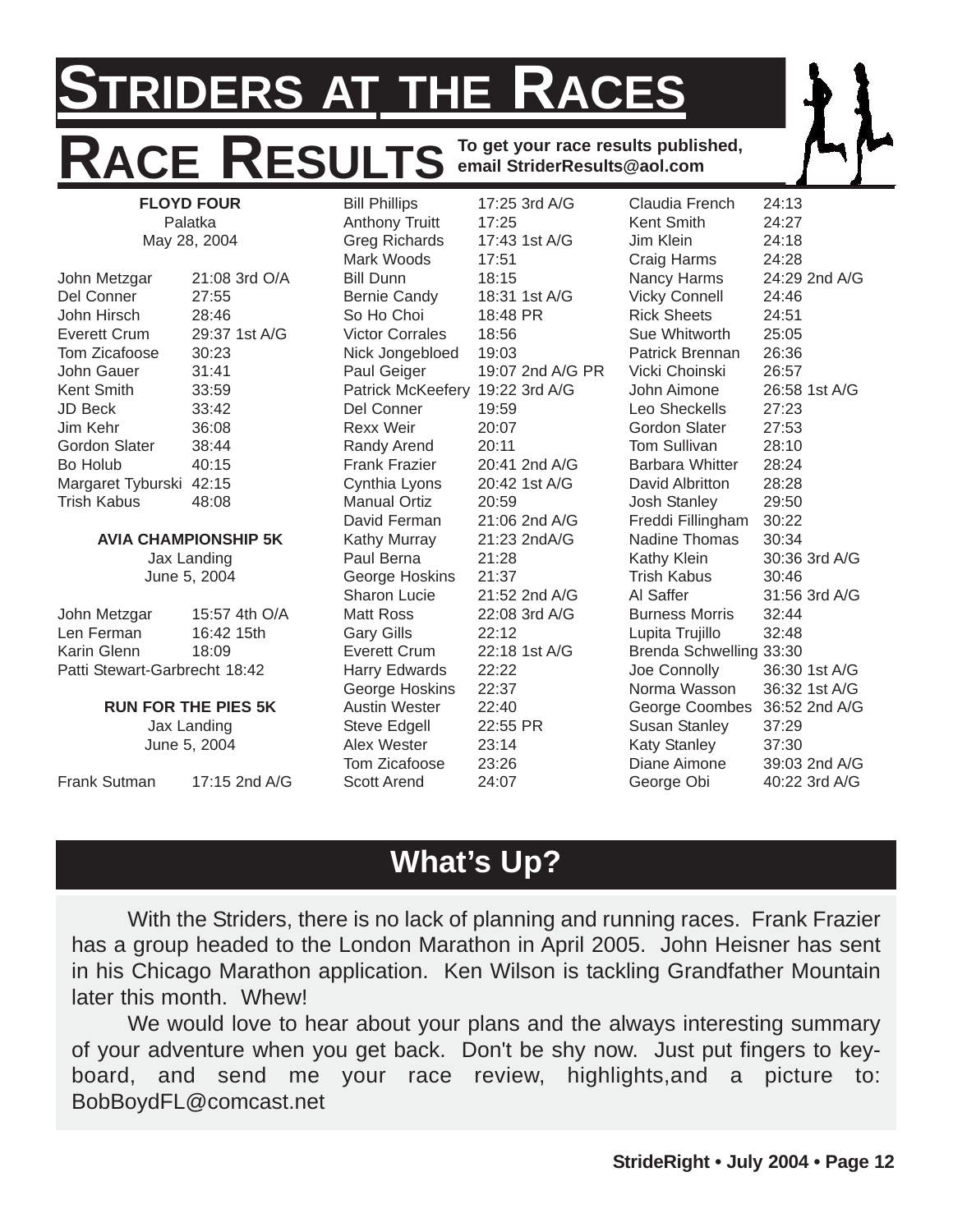**Race Calendar** 

Published as a service. Accuracy is not guaranteed. If you would like your race listed: Contact Ken Bendy, RRCA State Rep. (N. Florida) (904) 278-2926 or E-mail kbendy@aol.com.

|                | for a NF list, with web links, see http://members.aol.com/rrcahtml/rrcacal.htm |             |                                    |                                    |  |  |  |  |  |
|----------------|--------------------------------------------------------------------------------|-------------|------------------------------------|------------------------------------|--|--|--|--|--|
| <b>DATE</b>    | <b>EVENT</b>                                                                   | <b>TIME</b> | <b>LOCATION</b>                    | <b>CONTACT</b>                     |  |  |  |  |  |
| Jul. 4         | Celebration 5K                                                                 | $7:30$ a.m. | 1st Place Sports, Baymeadows       | (904) 739-1917                     |  |  |  |  |  |
|                |                                                                                |             | Road, Jax                          | 1st Place Sports                   |  |  |  |  |  |
| Jul. 4         | 26th Annual Melon Run 3                                                        | 8:00 a.m.   | Westside Park, NW 34th St and      | $(352)$ 378-8725                   |  |  |  |  |  |
|                | Mile                                                                           |             | NW 8th Ave, Gainesville            | <b>Florida Track Club</b>          |  |  |  |  |  |
| <b>Jul. 17</b> | 20th Annual Bridge of Lions                                                    | 7:00 p.m.   | St. Augustine                      | $(904) 819 - 8711$                 |  |  |  |  |  |
|                | 5K                                                                             |             |                                    | spolystjohns@yahoo.com             |  |  |  |  |  |
| Jul. 24        | <b>Summer Track Classic</b>                                                    | 5:00 p.m.   | Bolles School, San Jose Blvd.,     | $(904)$ 388-7860                   |  |  |  |  |  |
|                |                                                                                |             | Jax                                | Jacksonville Track Club            |  |  |  |  |  |
| <b>Jul. 24</b> | Summer In The City 5K                                                          | 7:30 p.m.   | Hemming Plaza, Laura & Monroe      | (904) 739-1917                     |  |  |  |  |  |
|                |                                                                                |             | Sts., Jax                          | 1st Place Sports                   |  |  |  |  |  |
| Aug. 1         | Family Fun Run                                                                 | 6:30 p.m.   | Sea Turtle, Atlantic Beach         | $(904)$ 387-0528                   |  |  |  |  |  |
|                |                                                                                |             |                                    | ConsultJTB@aol.com                 |  |  |  |  |  |
| Aug. 6-7       | Tour de Pain                                                                   | 7:30 p.m.   | Beach 4Mi. - Seawalk, Jax Bch      | (904) 739-1917                     |  |  |  |  |  |
|                | 3 Races in 24 Hours                                                            | 7:30 a.m.   | Mile Sizzler - 1st Place Sports    | 1st Place Sports                   |  |  |  |  |  |
|                |                                                                                | 7:30 p.m.   | Jax Landing 5K                     |                                    |  |  |  |  |  |
| Aug. 21        | Carrabba's                                                                     | 7:00 p.m.   | <b>SeaWalk Pavilion</b>            | (904) 739-1917                     |  |  |  |  |  |
|                | Summer Beach Run 5 Mi.                                                         |             | Jax Beach                          | Jacksonville Track Club            |  |  |  |  |  |
| <b>Sep. 11</b> | <b>Autumn Fitness 5K</b>                                                       | 8:00 a.m.   | <b>Orange Park Kennel Club, US</b> | $(904)$ 268-6272                   |  |  |  |  |  |
|                |                                                                                |             | 17 & Wells Rd, Orange Park         | stanscarlett@msn.com               |  |  |  |  |  |
|                |                                                                                |             |                                    | <b>Florida Striders Track Club</b> |  |  |  |  |  |
| <b>Nov. 6</b>  | Hog Jog 5K                                                                     | 9:00 a.m.   | <b>Ronnie VanZant Park</b>         | (904) 728-6830                     |  |  |  |  |  |
|                |                                                                                |             | <b>Sandridge Road</b>              | Stevebruce@comcast.net             |  |  |  |  |  |
|                |                                                                                |             | Lake Asbury (Middleburg)           | <b>Florida Striders Track Club</b> |  |  |  |  |  |
| April 16       | <b>Run to the Sun 8K</b>                                                       | 8:00 a.m.   | <b>Orange Park Kennel Club, US</b> | $(904)$ 268-8392                   |  |  |  |  |  |
|                |                                                                                |             | 17 & Wells Rd, Orange Park         | HartRoss@bellsouth.net             |  |  |  |  |  |
|                |                                                                                |             |                                    | <b>Florida Striders Track Club</b> |  |  |  |  |  |
| <b>May 30</b>  | <b>Memorial Day 5K</b>                                                         | 8:00 a.m.   | <b>Spring Park,</b>                | $(904)292 - 1399$                  |  |  |  |  |  |
|                |                                                                                |             | <b>Green Cove Springs</b>          | lawless@bellsouth.net              |  |  |  |  |  |
|                |                                                                                |             |                                    | <b>Florida Striders Track Club</b> |  |  |  |  |  |

**Memorial Day 5K pictures are great in the Newsletter but there are literally hundreds more, and in full color, on our Website at: www.FloridaStriders.com.** 

## **Welcome Back Renewing Members!**

- **David Albritton**
- **Doug & Jane Alred**
- **Eric & Bernita Bush**
- **Amy Davis**
- **Micki & David Gibson**
- **John Hirsch**
- **B. Jon Jaeger**
- **David Kelley**
- **Bob Kennedy**
- **Annalee McPhilomy**
- **Patrick Rascoe**
- **Brian Smith**
- **Alex, Austin & Angela Wester**
- **Barbara Whitter**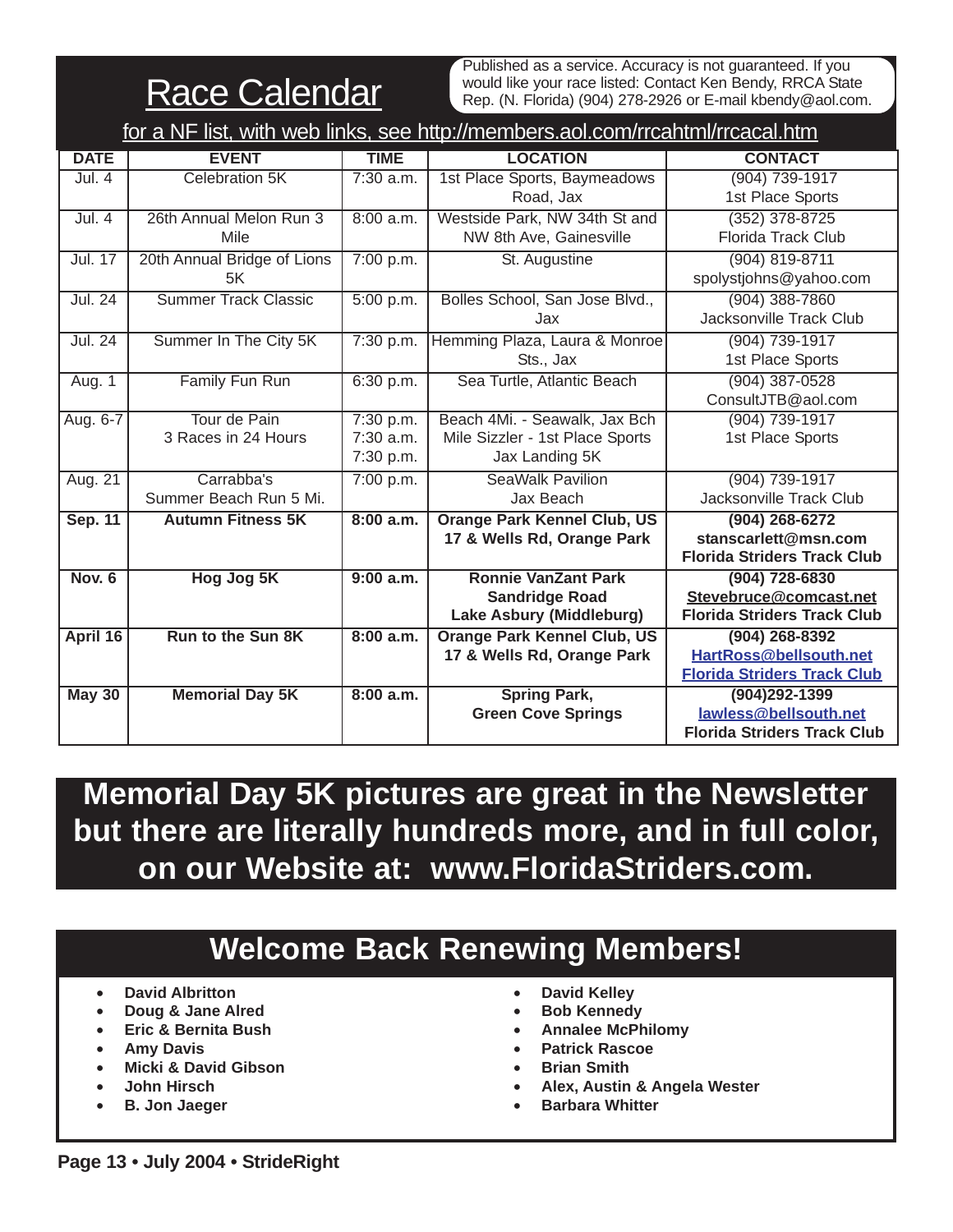# **GROUP TRAINING RUNS**

| <b>DAY</b>       | <b>TIME</b> | <b>DISTANCE</b>          | <b>JACKSONVILLE AREA</b>                          | <b>CONTACT</b>                            |
|------------------|-------------|--------------------------|---------------------------------------------------|-------------------------------------------|
| <b>Sunday</b>    | 6:30 AM     |                          | 5 to 10 Mi. Various Atlantic Beach Sea Turtle     | Jakson Badenhoop (904) 285-1552 jakson-   |
|                  |             | pace groups              | llnn                                              | ba@ilnk.com                               |
| <b>Sunday</b>    | 6:30 AM     | 6 to 20 Mi. Various      | <b>Orange Park Sun Tire</b>                       | Bob Boyd (904) 272-1770                   |
|                  |             | pace groups              | <b>Blanding Blvd.</b>                             | BobBoydFL@Comcast.net                     |
| <b>Sunday</b>    | 10:00       | 3-8 Mi. Trail Run        | <b>Ponte Vedra Guana State</b>                    | Craig O'Neal (904) 285-9097 autofinance-  |
|                  | AM          |                          | <b>Park</b>                                       | man@yahoo.com                             |
| <b>Monday</b>    | 5:30 PM     | 6 Mi. Downtown           | <b>Jacksonville Charthouse</b>                    | Karin or Rob Glenn (904) 886-4095         |
|                  |             | <b>Bridges</b>           | Rest. parking lot                                 |                                           |
| <b>Tuesday</b>   | 6:30 PM     | 5.5 MI. River Road       | <b>Orange Park, 1st Place</b>                     | John Metzgar (904) 264-3767 work or (904) |
| NEW!             |             | Area, Various paces      | Sports, 550-7 Wells Rd                            | 215-9440                                  |
| Weds.            | 6:30 PM     | <b>Interval Training</b> | <b>Orange Park, St. Johns</b>                     | John Metzgar(904) 264-3767 work or Bob    |
| NEW!             |             |                          | Country Day Track-park @                          | Boyd (904) 272-1770,                      |
|                  |             |                          | Lakeside Elem. on Moody                           | BobBoydFL@Comcast.net                     |
| Weds.            | 5:30 PM     | <b>Interval Training</b> | Jacksonville Bolles School Bob Carr (904)743-3325 |                                           |
|                  |             |                          | San Marco Blvd.                                   |                                           |
| Weds.            | 6:00 PM     | 6.5 Mi. Easy pace        | Jacksonville Boone Park                           | <b>Bernie Gross (904) 272-5995</b>        |
|                  |             |                          | <b>Riverside</b>                                  | berniegross@juno.com                      |
| <b>Thursday</b>  | 6:00 PM     | 5 Mi.                    | Gracor Fitness Ctr. 1950                          | <b>Brett Chepenik (904) 398-6442</b>      |
|                  |             |                          | <b>San Marco</b>                                  |                                           |
| Thursday 6:20 PM |             | <b>Varied distances</b>  | Jacksonville Beach                                | Jakson Badenhoop (904) 285-1552 jakson-   |
|                  |             |                          | <b>SeaWalk Pavilion</b>                           | ba@ilnk.com Call/email to confirm last    |
|                  |             |                          |                                                   | minute changes                            |

## **Welcome New Members!**

- **Judy, Dayn, & Jarrod Boitet**
- **Virginia Butler**
- **James Campbell**
- **Victor Corrales**
- **James Fossa**
- **Ben Garrett**
- **Lorri Howard**
- **Linda & Ed Jackson**
- **James Kissinger**
- **Scott Northcut**
- **Jason Ortiz**
- **Marilyn Roberts**
- **Michael Van Horn**

| <b>Please Print</b>                                                                                                                                                                                                                                                                                                                                                                                                                                                                                                                                                                                                                                                                                | <b>Application for Membership</b><br><b>FLORIDA STRIDERS TRACK CLUB</b> |                                                        |         |                                                                            |  |  |
|----------------------------------------------------------------------------------------------------------------------------------------------------------------------------------------------------------------------------------------------------------------------------------------------------------------------------------------------------------------------------------------------------------------------------------------------------------------------------------------------------------------------------------------------------------------------------------------------------------------------------------------------------------------------------------------------------|-------------------------------------------------------------------------|--------------------------------------------------------|---------|----------------------------------------------------------------------------|--|--|
|                                                                                                                                                                                                                                                                                                                                                                                                                                                                                                                                                                                                                                                                                                    |                                                                         |                                                        |         |                                                                            |  |  |
|                                                                                                                                                                                                                                                                                                                                                                                                                                                                                                                                                                                                                                                                                                    |                                                                         |                                                        |         |                                                                            |  |  |
|                                                                                                                                                                                                                                                                                                                                                                                                                                                                                                                                                                                                                                                                                                    |                                                                         |                                                        |         |                                                                            |  |  |
|                                                                                                                                                                                                                                                                                                                                                                                                                                                                                                                                                                                                                                                                                                    |                                                                         |                                                        |         |                                                                            |  |  |
|                                                                                                                                                                                                                                                                                                                                                                                                                                                                                                                                                                                                                                                                                                    |                                                                         | <b>Annual Dues:</b>                                    |         | <b>Mail Application</b>                                                    |  |  |
| E-mail entertainment and the contract of the contract of the contract of the contract of the contract of the contract of the contract of the contract of the contract of the contract of the contract of the contract of the c                                                                                                                                                                                                                                                                                                                                                                                                                                                                     |                                                                         | Family \$20<br>Single \$15                             | $\circ$ | with dues to:                                                              |  |  |
| Signature experience and the state of the state of the state of the state of the state of the state of the state of the state of the state of the state of the state of the state of the state of the state of the state of th<br>Date $-$                                                                                                                                                                                                                                                                                                                                                                                                                                                         |                                                                         | Junior (under 18) $$10$ $O$<br>Senior (over 65) \$10 O |         | <b>Florida Striders</b><br>11058 Percheron Drive<br>Jacksonville, FL 32257 |  |  |
| I know that running and volunteering to work in club races are potentially hazardous activities. I should not enter and run in club activities unless I am medically able and properly trained. I agree to abide by any decisi<br>cial relative to my ability to safely complete the run. I assume all risks associated with running and volunteering to work club races including, but not limited to, falls, contact with other participants, the effects of t<br>high heat and/or humidity, the conditions of the road or the traffic on the course, all such risks being known and appreciated by me. Having read this waiver and knowing these facts, and in consideration of your acceptance |                                                                         |                                                        |         |                                                                            |  |  |

high heat and/or humidity, the conditions of the road or the traffic on the course, all such risks being known and appreciated by me. Having read this waiver and knowing these facts, and in consideration of your acceptance m m n m m m . . . . . . . . . . . . . . . . . m.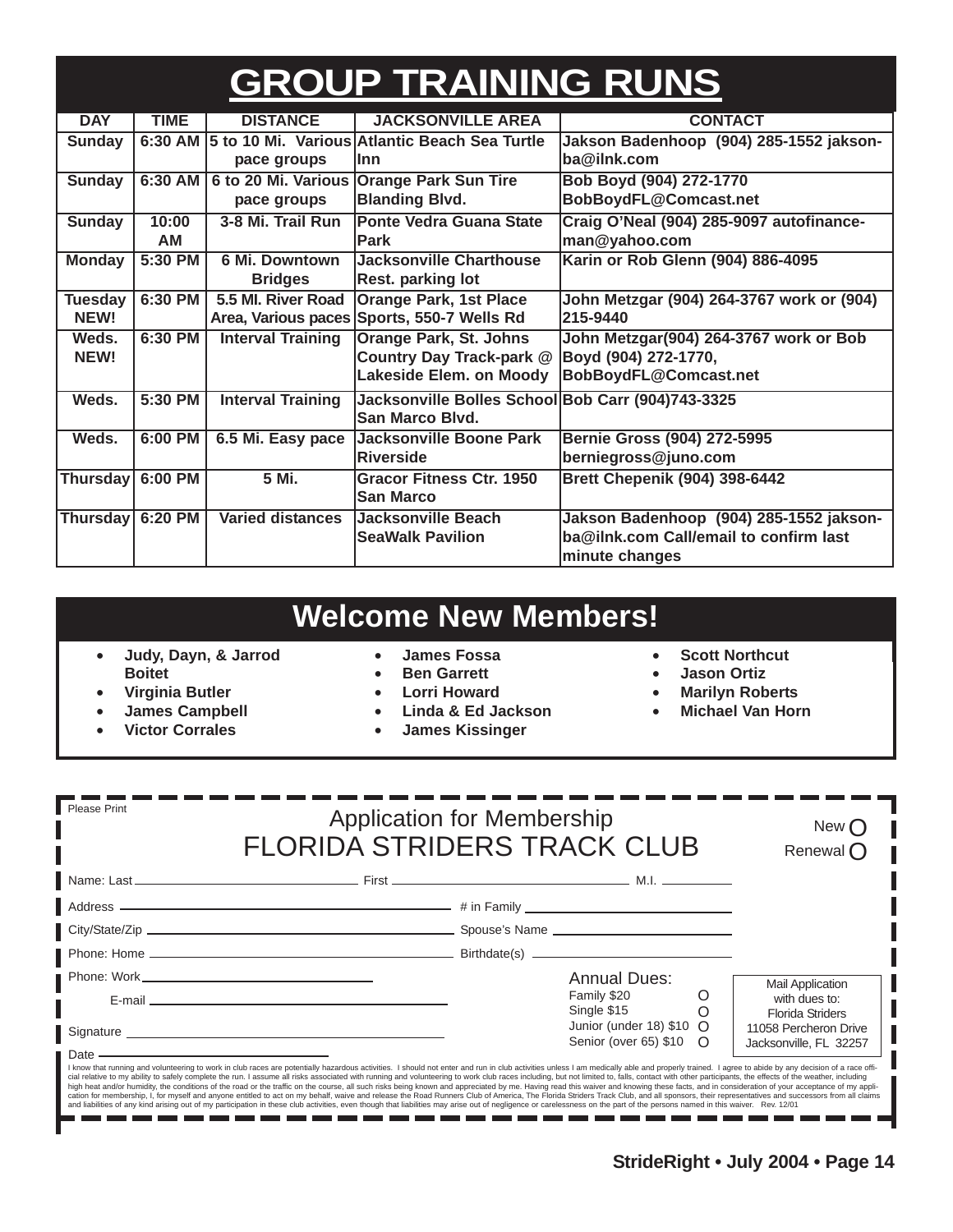# **MILE MARKER MUSINGS By Robert Glenn**

Striders, countrymen, lend me your eyes, for, lo and behold, the results from late May and June are about to be yelled from the mountain tops and shouted in the valleys. Yes, another musings is upon us. Only three races this go round but don't despair, the Jacksonville Grand Prix also finished up with the Pies run and we'll get to that also. But first, I've heard some rumblings that I ought to include more people in the column. You know, maybe everyone who gets an age group award or every PR or each person who finishes the race. Actually, I think that is a pretty good idea. How about we'll just publish the name of every Strider who runs and instead of calling it "Mile Marker Musings" and putting it on the back of the StrideRight, we'll call it "Race Results" and put it in the middle. Oh wait, we already do. I've gotta draw the line somewhere and for now it is firmly drawn at fastest male and female Strider, overall (including top 3 or 5 if the race goes that way, masters, and grandmasters), and all the age group winners. It is open for discussion, this is our newsletter after all; but absent a mob insurrection, the current rule stays.

First up, the **Floyd Four Miler** held in Palatka on the 28th of May. Our fastest Strider was **John Metzgar** with a 21:08, which was good for 3rd overall. Our fleetest female Strider was **Margaret Tyburski** who clocked a 42:15. Our only other Strider to rule the age group roost was **Everett Crum** who took first in his age group.

Next up, our very own **Memorial Day 5K** held down in beautiful Green Cove Springs on the 31st of May. Our fastest Strider was **John Metzgar** with a 15:38, which earned him 2nd overall. **Karin Glenn** was our quickest female Strider and also the overall woman's winner with a 17:51. **Len Ferman** captured the male masters division while **Bernie Candy** was the male grand masters winner. Striders who won their age groups included **George Hoskins, Everett Crum, Augie Leone, Chuck Ellis, Nancy Harms, Lisa Sullivan, Cynthia Lyons, Sharon Lucie, Norma Wasson,** and **Irene Herbertson**.



Nice showing for such a big race. Way to go everybody. Finally, the last race of the Jacksonville Grand Prix season was the **Run for the Pies 5K** held on the downtown 5K course. We had 4 Striders compete in the **Avia Championship 5K**, which takes some speed to get into much less to do well. **John Metzgar** finished 4th overall with a 15:57 while **Len Ferman** was 15th with a 16:42. **Karin Glenn** clocked an 18:09 while **Patty Stewart-Garbrecht** ran an 18:42. Nice running on that 5 lap up and down the block course, good for spectators, not as ideal for the competitor's times (or so a little birdy told me.)

The open race for Run for the Pies had a goodly number of PR's again. I think that happened at the Tour de Pain 5K 2 years ago also, hmm. Anyway, congratulations to all who ran well. **Frank Sutman** was our fastest male Strider with a 17:15 while **Cynthia Lyons** was our fastest female Strider with a 20:42. We had a bunch of other Striders take age group awards, all listed conveniently for you in the Race Results section of this selfsame periodical you are holding, but if you want to know (Continued on Page 16)

#### **Lakeside Elementary Team Takes Top Award at Fun Run!**



Warner Millson, Strider Treasurer, presents Lakeside Elementary Principal, Julie Badger, with their \$500 1st Place check for the most participation at the Run to the Sun One Mile Fun Run. Kim Tracanna and several members of her winning team are present. Good job team! A total of \$1500 was awarded to the top five elementary school athletic programs with the most participation in the Fun Run thanks to the sponsorship of Centex Homes.

**Page 15 • July 2004 • StrideRight**